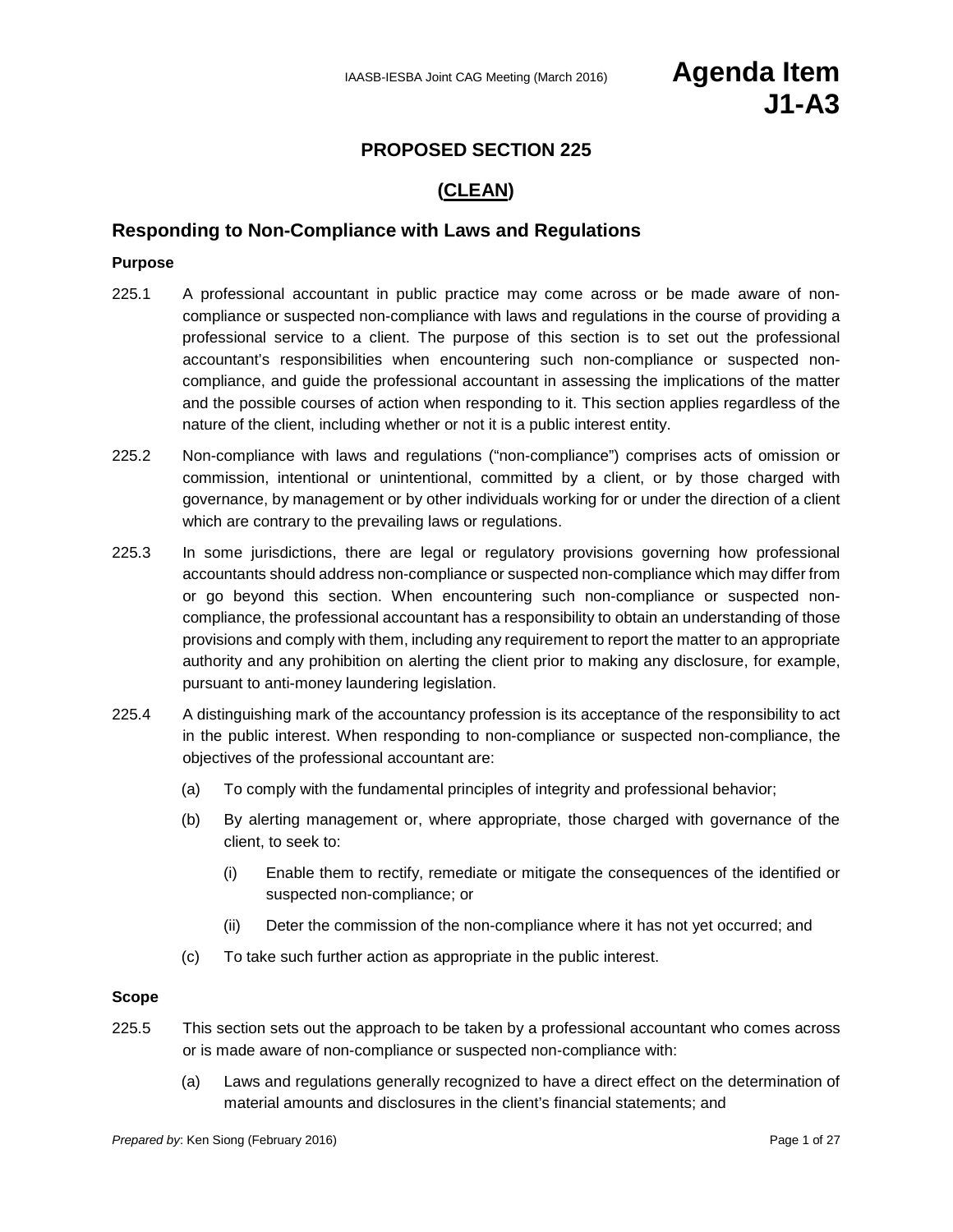- (b) Other laws and regulations that do not have a direct effect on the determination of the amounts and disclosures in the client's financial statements, but compliance with which may be fundamental to the operating aspects of the client's business, to its ability to continue its business, or to avoid material penalties.
- 225.6 Examples of laws and regulations which this section addresses include those that deal with:
	- Fraud, corruption and bribery.
	- Money laundering, terrorist financing and proceeds of crime.
	- Securities markets and trading.
	- Banking and other financial products and services.
	- Data protection.
	- Tax and pension liabilities and payments.
	- Environmental protection.
	- Public health and safety.
- 225.7 Non-compliance may result in fines, litigation or other consequences for the client that may have a material effect on its financial statements. Importantly, such non-compliance may have wider public interest implications in terms of potentially substantial harm to investors, creditors, employees or the general public. For the purposes of this section, an act that causes substantial harm is one that results in serious adverse consequences to any of these parties in financial or non-financial terms. Examples include the perpetration of a fraud resulting in significant financial losses to investors, and breaches of environmental laws and regulations endangering the health or safety of employees or the public.
- 225.8 A professional accountant who comes across or is made aware of matters that are clearly inconsequential, judged by their nature and their impact, financial or otherwise, on the client, its stakeholders and the general public, is not required to comply with this section.
- 225.9 This section does not address:
	- (a) Personal misconduct unrelated to the business activities of the client; and
	- (b) Non-compliance by persons other than the client or those charged with governance, management or other individuals working for or under the direction of the client. This includes, for example, circumstances where a professional accountant has been engaged by a client to perform a due diligence assignment on a third party entity and the identified or suspected non-compliance has been committed by that third party.

The professional accountant may nevertheless find the guidance in this section helpful in considering how to respond in these situations.

#### **Responsibilities of the Client's Management and Those Charged with Governance**

225.10 It is the responsibility of the client's management, with the oversight of those charged with governance, to ensure that the client's business activities are conducted in accordance with laws and regulations. It is also the responsibility of management and those charged with governance to identify and address any non-compliance by the client, by an individual charged with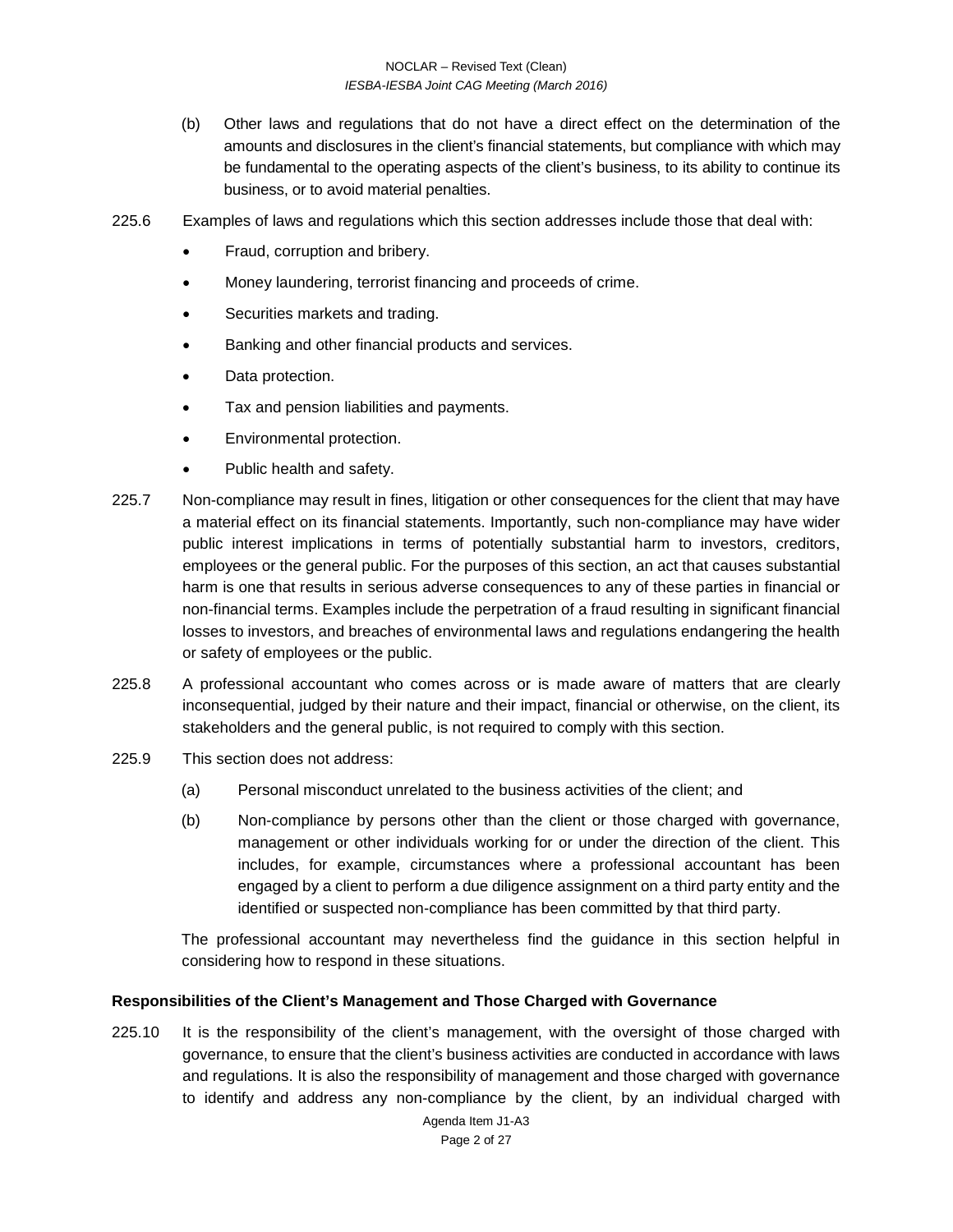governance of the entity, by a member of management or by an individual working for or under the direction of the client.

# **Responsibilities of Professional Accountants in Public Practice Performing Audits of Financial Statements**

## *Obtaining an Understanding of the Matter*

- 225.11 If a professional accountant engaged to perform an audit of financial statements becomes aware of information concerning an instance of non-compliance or suspected non-compliance, whether in the course of performing the engagement or through information provided by other parties, the professional accountant shall obtain an understanding of the matter, including the nature of the act and the circumstances in which it has occurred or may occur.
- 225.12 The professional accountant is expected to apply knowledge, professional judgment and expertise, but is not expected to have a level of knowledge of laws and regulations that is greater than that which is required to undertake the engagement. Whether an act constitutes noncompliance is ultimately a matter to be determined by a court or other appropriate adjudicative body. Depending on the nature and significance of the matter, the professional accountant may consult on a confidential basis with others within the firm, a network firm, a professional body, or legal counsel.
- 225.13 If the professional accountant suspects that non-compliance has occurred or may occur, the professional accountant shall discuss the matter with the appropriate level of management and, where appropriate, those charged with governance.
- 225.14 Such discussion serves to clarify the professional accountant's understanding of the facts and circumstances relevant to the matter and its potential consequences. The discussion also may prompt management or those charged with governance to investigate the matter.
- 225.15 The appropriate level of management with whom to discuss the matter is a question of professional judgment. Relevant factors to consider include:
	- The nature and circumstances of the matter.
	- The individuals actually or potentially involved.
	- The likelihood of collusion.
	- The potential consequences of the matter.
	- Whether that level of management is able to investigate the matter and take appropriate action.
- 225.16 The appropriate level of management is generally at least one level above the person or persons involved or potentially involved in the matter. If the professional accountant believes that management is involved in the non-compliance or suspected non-compliance, the professional accountant shall discuss the matter with those charged with governance. The professional accountant may also consider discussing the matter with internal auditors, where applicable. In the context of a group, the appropriate level may be management at an entity that controls the client.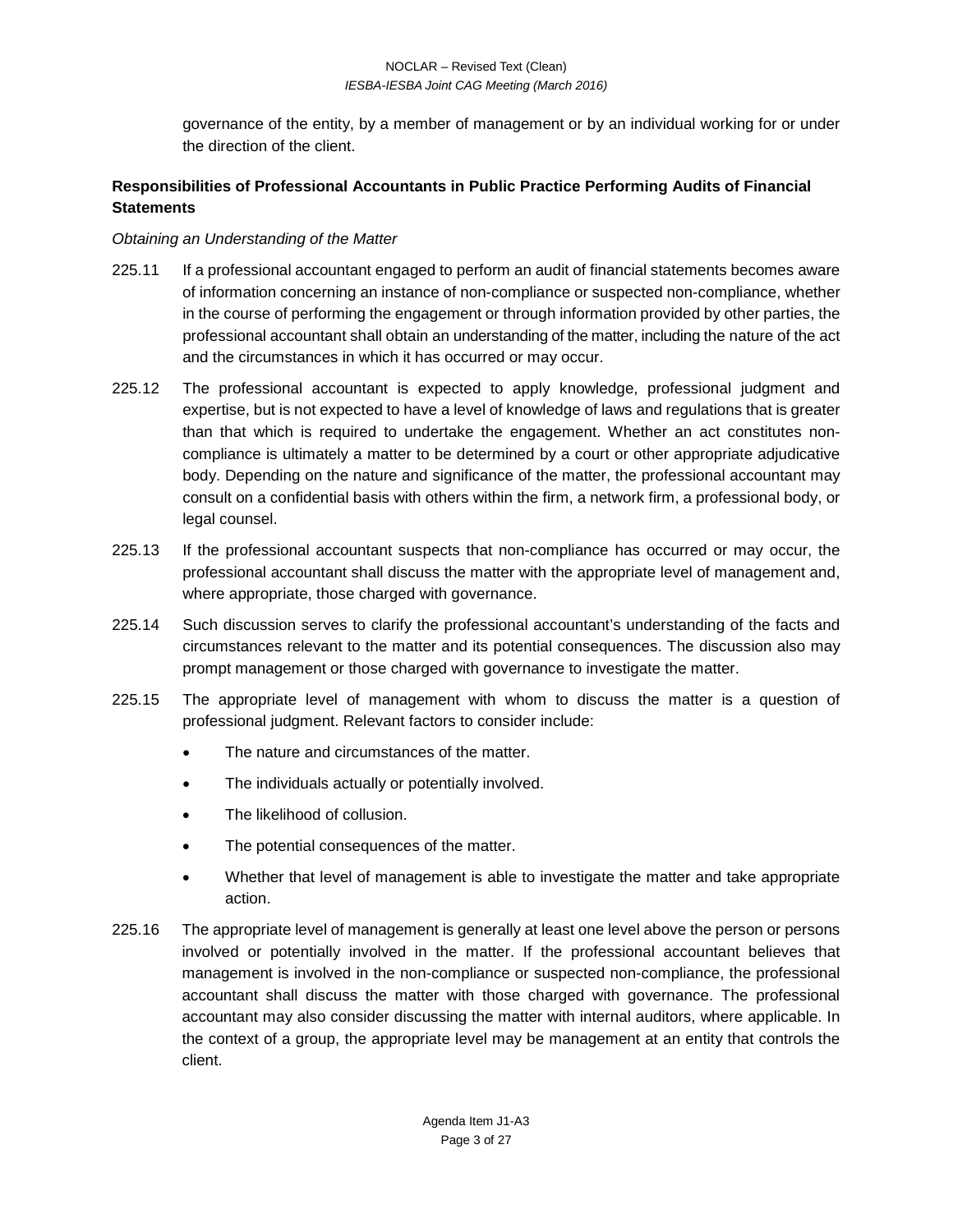## *Addressing the Matter*

- 225.17 In discussing the non-compliance or suspected non-compliance with management and, where appropriate, those charged with governance, the professional accountant shall advise them to take appropriate and timely actions, if they have not already done so, to:
	- (a) Rectify, remediate or mitigate the consequences of the non-compliance;
	- (b) Deter the commission of the non-compliance where it has not yet occurred; or
	- (c) Disclose the matter to an appropriate authority where required by law or regulation or where considered necessary in the public interest.
- 225.18 The professional accountant shall consider whether the client's management and those charged with governance understand their legal or regulatory responsibilities with respect to the noncompliance or suspected non-compliance. If not, the professional accountant may suggest appropriate sources of information or recommend that they obtain legal advice.
- 225.19 The professional accountant shall comply with applicable:
	- (a) Laws and regulations, including legal or regulatory provisions governing the reporting of non-compliance or suspected non-compliance to an appropriate authority. In this regard, some laws and regulations may stipulate a period within which reports are to be made; and
	- (b) Requirements under auditing standards, including those relating to:
		- Identifying and responding to non-compliance, including fraud.
		- Communicating with those charged with governance.
		- Considering the implications of the non-compliance or suspected non-compliance for the auditor's report.

## Communication with Respect to Group Audits

- 225.20 Where the professional accountant is the auditor of a component of a group, the professional accountant may be requested by the group engagement team to perform an audit of the component's financial information for group audit purposes. The professional accountant may also be engaged by the component to perform an audit of the component's financial information for purposes other than the group audit, for example, a statutory audit. Where the professional accountant becomes aware of non-compliance or suspected non-compliance in relation to the component in either situation, the professional accountant shall, in addition to responding to the matter in accordance with the provisions of this section, communicate it to the group engagement partner unless prohibited from doing so by law or regulation. This is to enable the group engagement partner to be informed about the matter and to determine how it should be addressed in accordance with the provisions in this section.
- 225.21 Where the group engagement partner becomes aware of non-compliance or suspected noncompliance in the course of the audit of the parent entity in a group audit, or is informed of it by the auditor of a component in the group in relation to that component, the group engagement partner shall consider whether the matter is relevant to each component whose financial information is subject to an audit or other work for group audit purposes. If so, the group engagement partner shall take steps to have the matter communicated to the auditors of the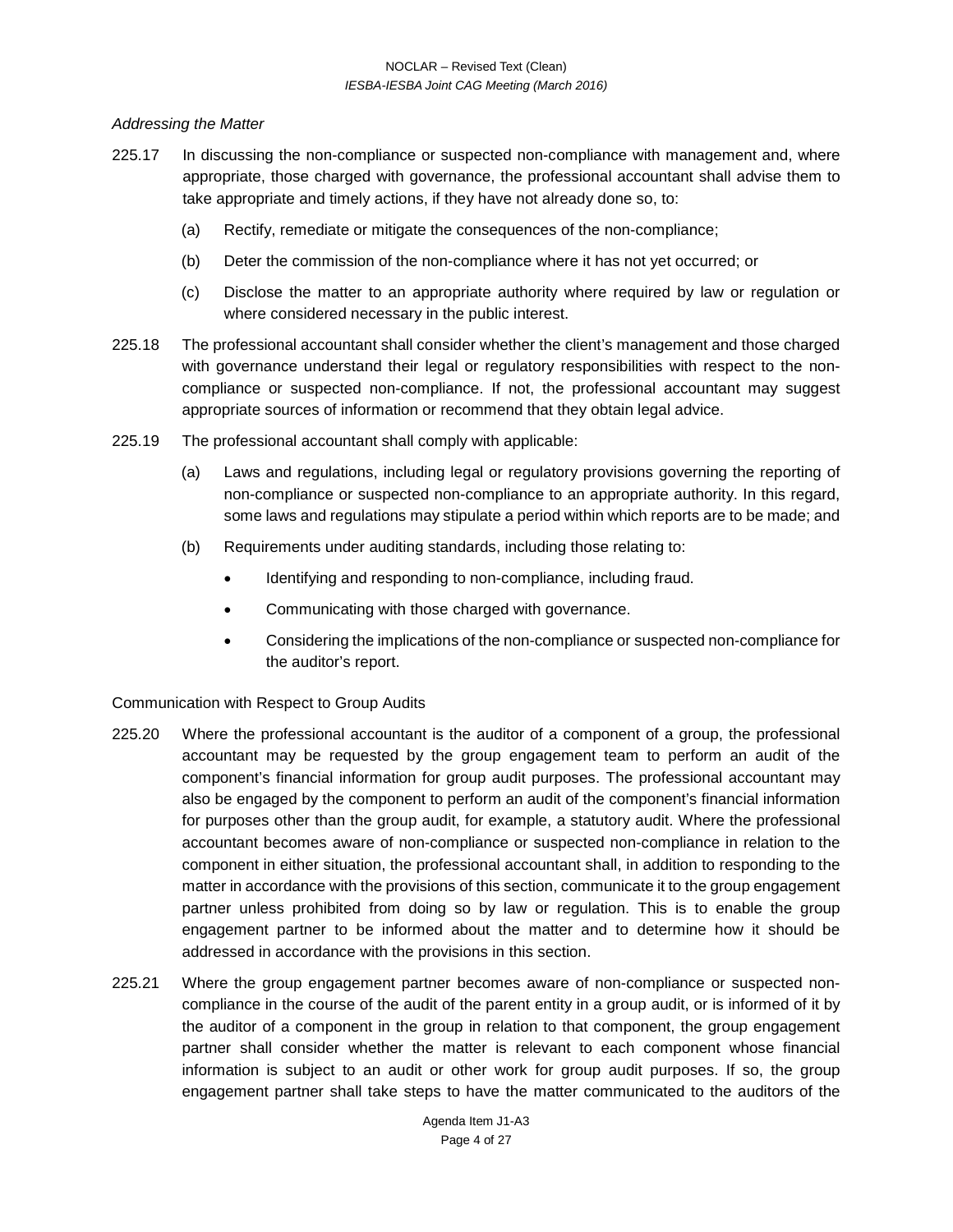relevant components, unless prohibited from doing so by law or regulation. This is to enable the audit engagement partners for the relevant components to be informed about the non-compliance or suspected non-compliance and to determine how it should be addressed in accordance with the provisions in this section.

## *Determining Whether Further Action is Needed*

- 225.22 The professional accountant shall assess the appropriateness of the response of management and, where applicable, those charged with governance.
- 225.23 Relevant factors to consider in assessing the appropriateness of the response of management and, where applicable, those charged with governance include whether:
	- The response is timely.
	- The non-compliance or suspected non-compliance has been adequately investigated.
	- Action has been, or is being, taken to rectify, remediate or mitigate the consequences of any non-compliance.
	- Action has been, or is being, taken to deter the commission of any non-compliance where it has not yet occurred.
	- Appropriate steps have been, or are being, taken to reduce the risk of re-occurrence, for example, additional controls or training.
	- The non-compliance or suspected non-compliance has been disclosed to an appropriate authority where appropriate and, if so, whether the disclosure appears adequate.
- 225.24 In light of the response of management and, where applicable, those charged with governance, the professional accountant shall determine if further action is needed in the public interest.
- 225.25 The determination of whether further action is needed, and the nature and extent of it, will depend on various factors, including:
	- The legal and regulatory framework.
	- The urgency of the matter.
	- The pervasiveness of the matter throughout the client.
	- Whether the professional accountant continues to have confidence in the integrity of management and, where applicable, those charged with governance.
	- Whether the non-compliance or suspected non-compliance is likely to recur.
	- Whether there is credible evidence of actual or potential substantial harm to the interests of the entity, investors, creditors, employees or the general public.
- 225.26 Examples of circumstances that may cause the professional accountant no longer to have confidence in the integrity of management and, where applicable, those charged with governance include situations where:
	- The professional accountant suspects or has evidence of their involvement or intended involvement in any non-compliance.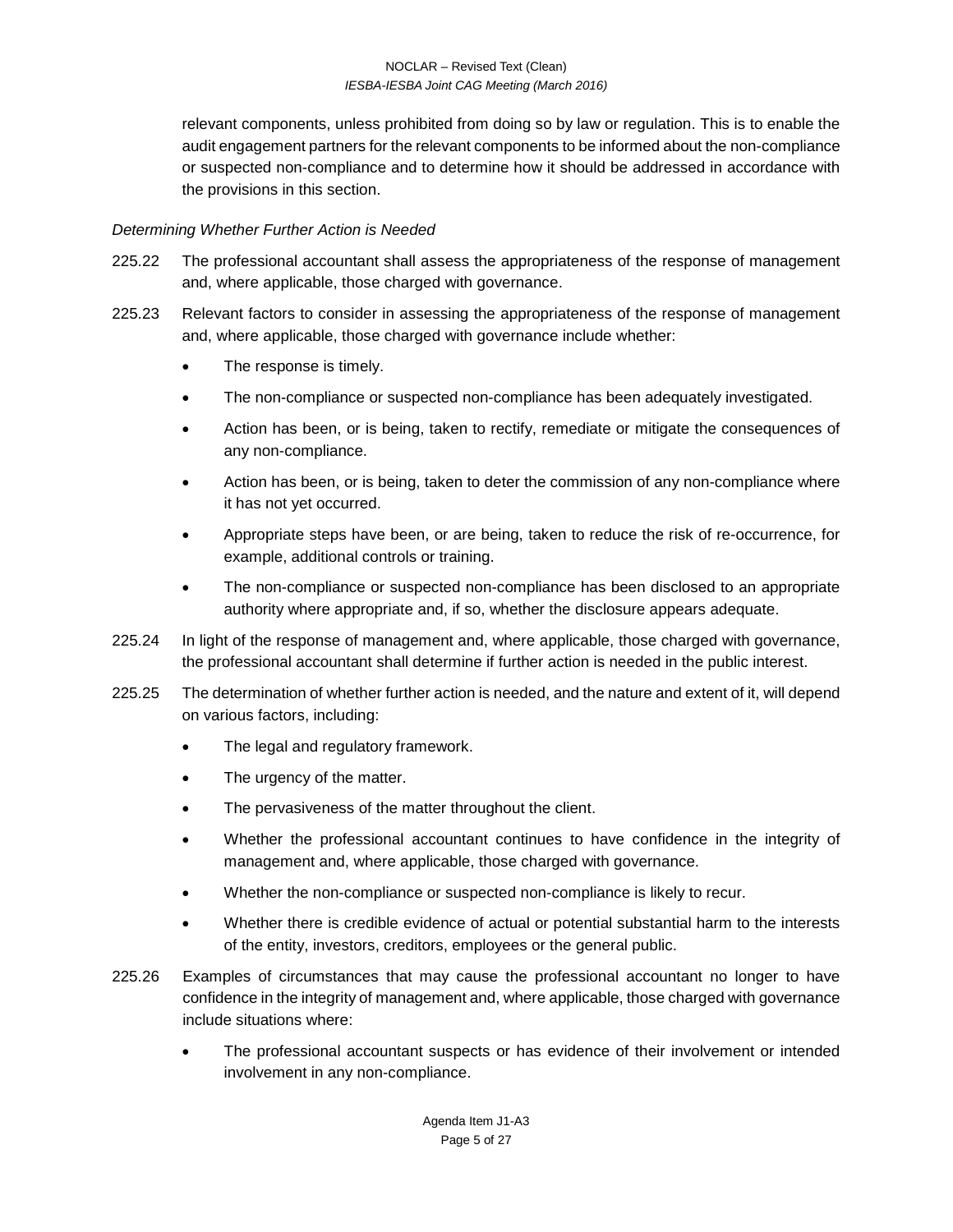- The professional accountant is aware that they have knowledge of such non-compliance and, contrary to legal or regulatory requirements, have not reported, or authorized reporting of, the matter to an appropriate authority within a reasonable period.
- 225.27 In determining the need for, and nature and extent of, further action, the professional accountant shall exercise professional judgment and take into account whether a reasonable and informed third party, weighing all the specific facts and circumstances available to the professional accountant at the time, would be likely to conclude that the professional accountant has acted appropriately in the public interest.
- 225.28 Further action may include:
	- Disclosing the matter to an appropriate authority even when there is no legal or regulatory requirement to do so.
	- Withdrawing from the engagement and the professional relationship where permitted by law or regulation.
- 225.29 Where the professional accountant determines that withdrawing from the engagement and the professional relationship would be appropriate, doing so would not be a substitute for taking other actions that may be needed to achieve the professional accountant's objectives under this section. In some jurisdictions, however, there may be limitations as to the further actions available to the professional accountant and withdrawal may be the only available course of action.
- 225.30 When withdrawing from the professional relationship, the existing professional accountant shall provide to the proposed accountant all such facts and other information concerning the identified or suspected non-compliance that, in the existing accountant's opinion, the proposed accountant needs to be aware of before deciding whether to accept the audit appointment. The existing accountant shall do so despite paragraph 210.13, unless prohibited by law or regulation. If the proposed accountant is unable to communicate with the existing accountant, the proposed accountant shall take reasonable steps to obtain information about the circumstances of the change of appointment by other means, such as through inquiries of third parties or background investigations of management or those charged with governance.
- 225.31 As consideration of the matter may involve complex analysis and judgments, the professional accountant may consider consulting internally, taking legal advice to understand the professional accountant's options and the professional or legal implications of taking any particular course of action, or consulting on a confidential basis with a regulator or professional body.

## Determining Whether to Disclose the Matter to an Appropriate Authority

- 225.32 Disclosure of the matter to an appropriate authority would be precluded if doing so would be contrary to law or regulation. Otherwise, the purpose of making the disclosure is to enable an appropriate authority to cause the matter to be investigated and action to be taken in the public interest.
- 225.33 The determination of whether to make such a disclosure depends in particular on the nature and extent of the actual or potential harm that is or may be caused by the matter to investors, creditors, employees or the general public. For example, the professional accountant may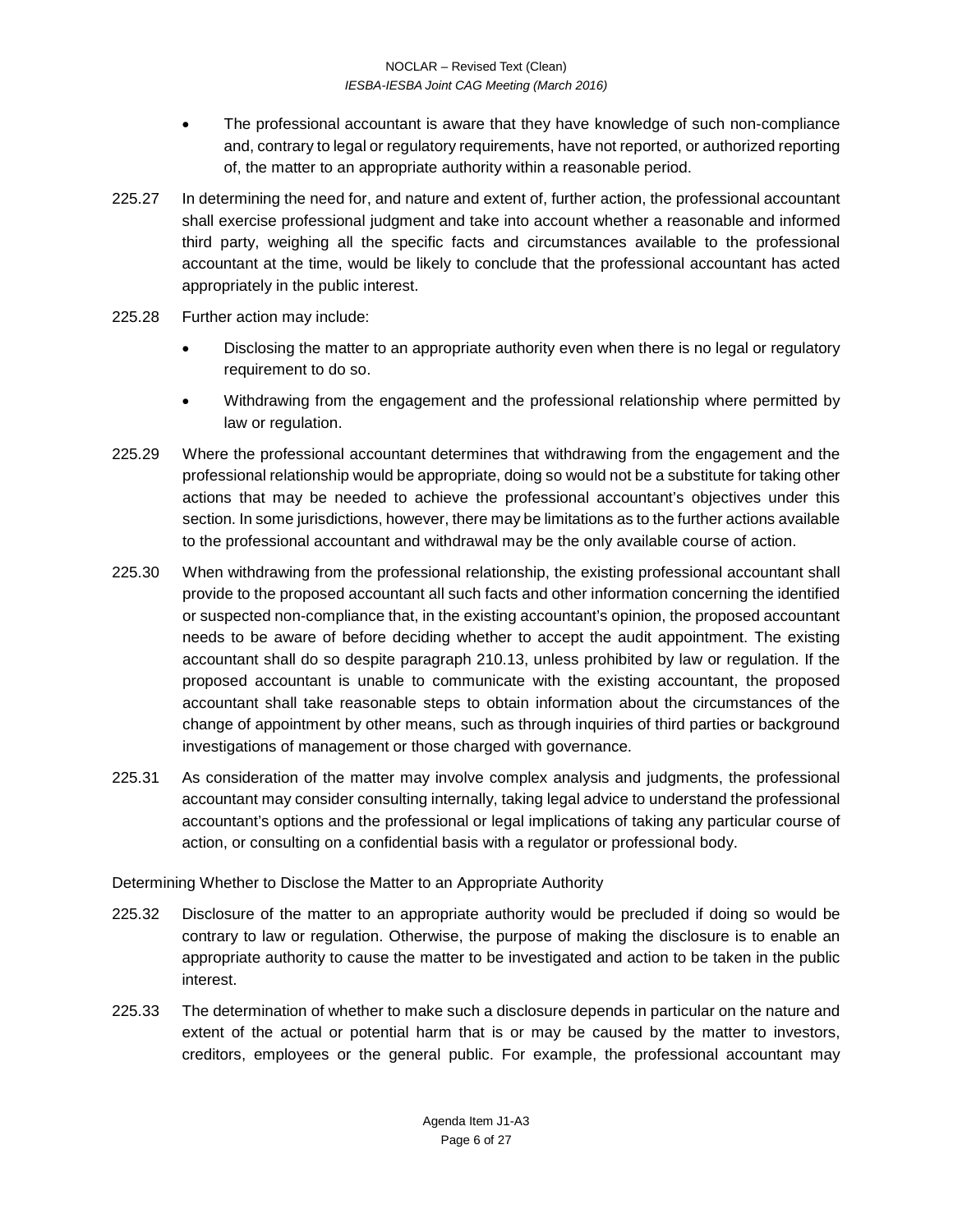determine that disclosure of the matter to an appropriate authority is an appropriate course of action if:

- The client is a regulated entity and the matter is of such significance as to threaten its license to operate.
- The client is listed on a securities exchange and the matter could result in adverse consequences to the fair and orderly market in the client's securities or pose a systemic risk to the financial markets.
- Products that are harmful to public health or safety would likely be sold by the entity.
- The entity is engaged in bribery of local or foreign government officials for purposes of securing large contracts.
- The entity is promoting an unlawful scheme to its clients to assist them in evading taxes.

The determination of whether to make such a disclosure will also depend on external factors such as:

- Whether there is an appropriate authority that is able to receive the information, and cause the matter to be investigated and action to be taken. The appropriate authority will depend on the nature of the matter, for example, a securities regulator in the case of fraudulent financial reporting or an environmental protection agency in the case of a breach of environmental laws and regulations.
- Whether there exists robust and credible protection from civil, criminal or professional liability or retaliation afforded by legislation or regulation, such as under whistle-blowing legislation or regulation.
- Whether there are actual or potential threats to the physical safety of the professional accountant or other individuals.
- 225.34 If the professional accountant determines that disclosure of the non-compliance or suspected non-compliance to an appropriate authority is an appropriate course of action in the circumstances, this will not be considered a breach of the duty of confidentiality under Section 140 of this Code. When making such disclosure, the professional accountant shall act in good faith and exercise caution when making statements and assertions. The professional accountant shall also consider whether it is appropriate to inform the client of the professional accountant's intentions before disclosing the matter.
- 225.35 Where the professional accountant becomes aware of actual or intended conduct that the professional accountant has reason to believe would constitute an imminent breach of a law or regulation that would cause substantial harm to investors, creditors, employees or the general public, the professional accountant may exercise professional judgment and immediately disclose the matter to an appropriate authority. Such disclosure will not be considered a breach of the duty of confidentiality under Section 140 of this Code.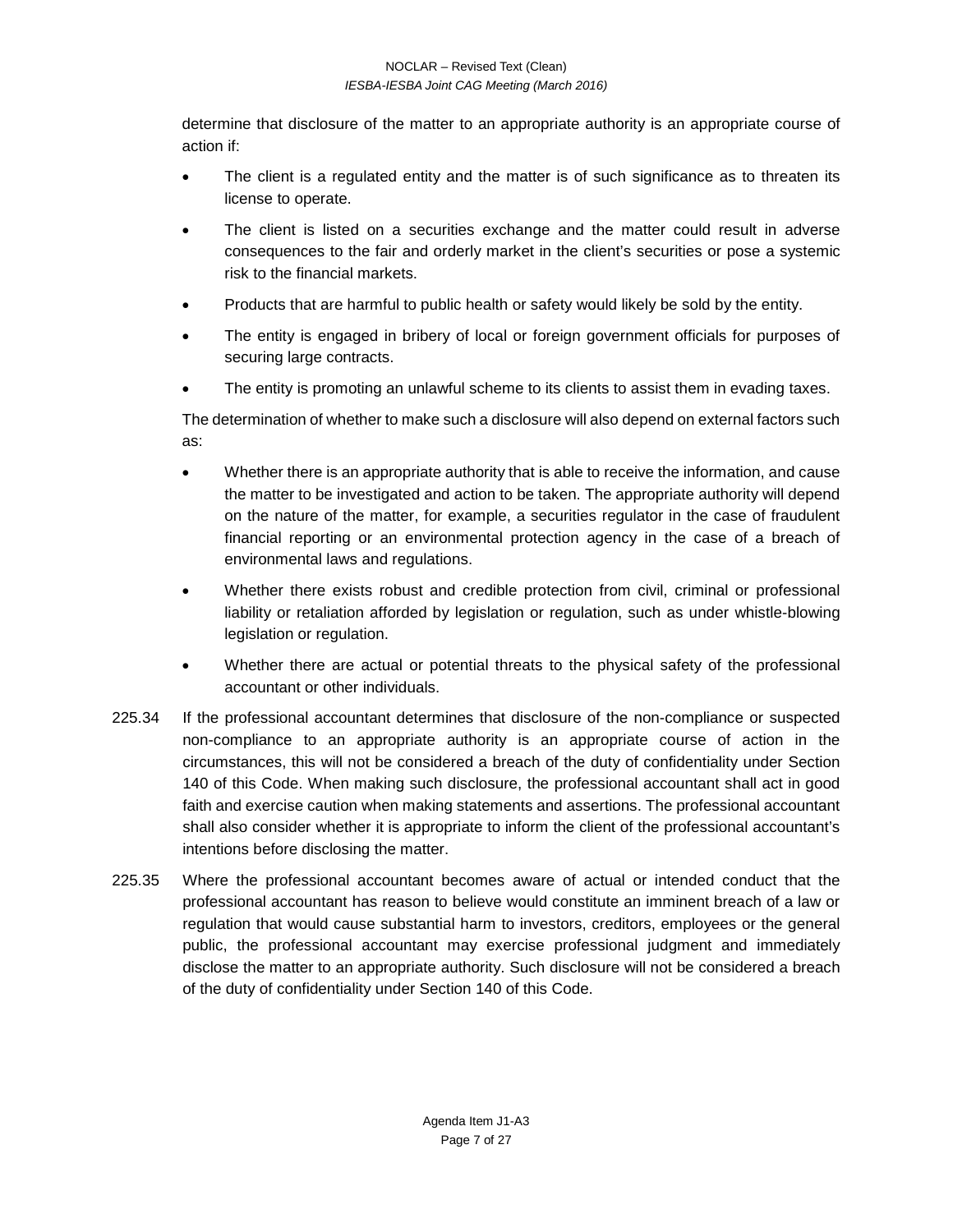## *Documentation*

- 225.36 Where the professional accountant concludes that an identified or suspected act of noncompliance is a significant matter, the professional accountant shall, in addition to complying with the documentation requirements under applicable auditing standards, document:
	- How management and, where applicable, those charged with governance have responded to the matter.
	- The courses of action the professional accountant considered, the judgments made and the decisions that were taken, having regard to the reasonable and informed third party perspective.
	- How the professional accountant is satisfied that the professional accountant has fulfilled the responsibility set out in paragraph 225.24.
- 225.37 *International Standards on Auditing* (ISAs), for example, require a professional accountant performing an audit of financial statements to:
	- Prepare documentation sufficient to enable an understanding of significant matters arising during the audit, the conclusions reached, and significant professional judgments made in reaching those conclusions;
	- Document discussions of significant matters with management, those charged with governance, and others, including the nature of the significant matters discussed and when and with whom the discussions took place; and
	- Document identified or suspected non-compliance, and the results of discussion with management and, where applicable, those charged with governance and other parties outside the entity.

## **Responsibilities of Professional Accountants in Public Practice Providing Professional Services Other Than Audits of Financial Statements**

# *Obtaining an Understanding of the Matter and Addressing It with Management and Those Charged with Governance*

- 225.38 If a professional accountant engaged to provide a professional service other than an audit of financial statements becomes aware of information concerning an instance of non-compliance or suspected non-compliance, the professional accountant shall seek to obtain an understanding of the matter, including the nature of the act and the circumstances in which it has occurred or may be about to occur.
- 225.39 The professional accountant is expected to apply knowledge, professional judgment and expertise, but is not expected to have a level of understanding of laws and regulations beyond that which is required for the professional service for which the accountant was engaged. Whether an act constitutes actual non-compliance is ultimately a matter to be determined by a court or other appropriate adjudicative body. Depending on the nature and significance of the matter, the professional accountant may consult on a confidential basis with others within the firm, a network firm, a professional body, or legal counsel.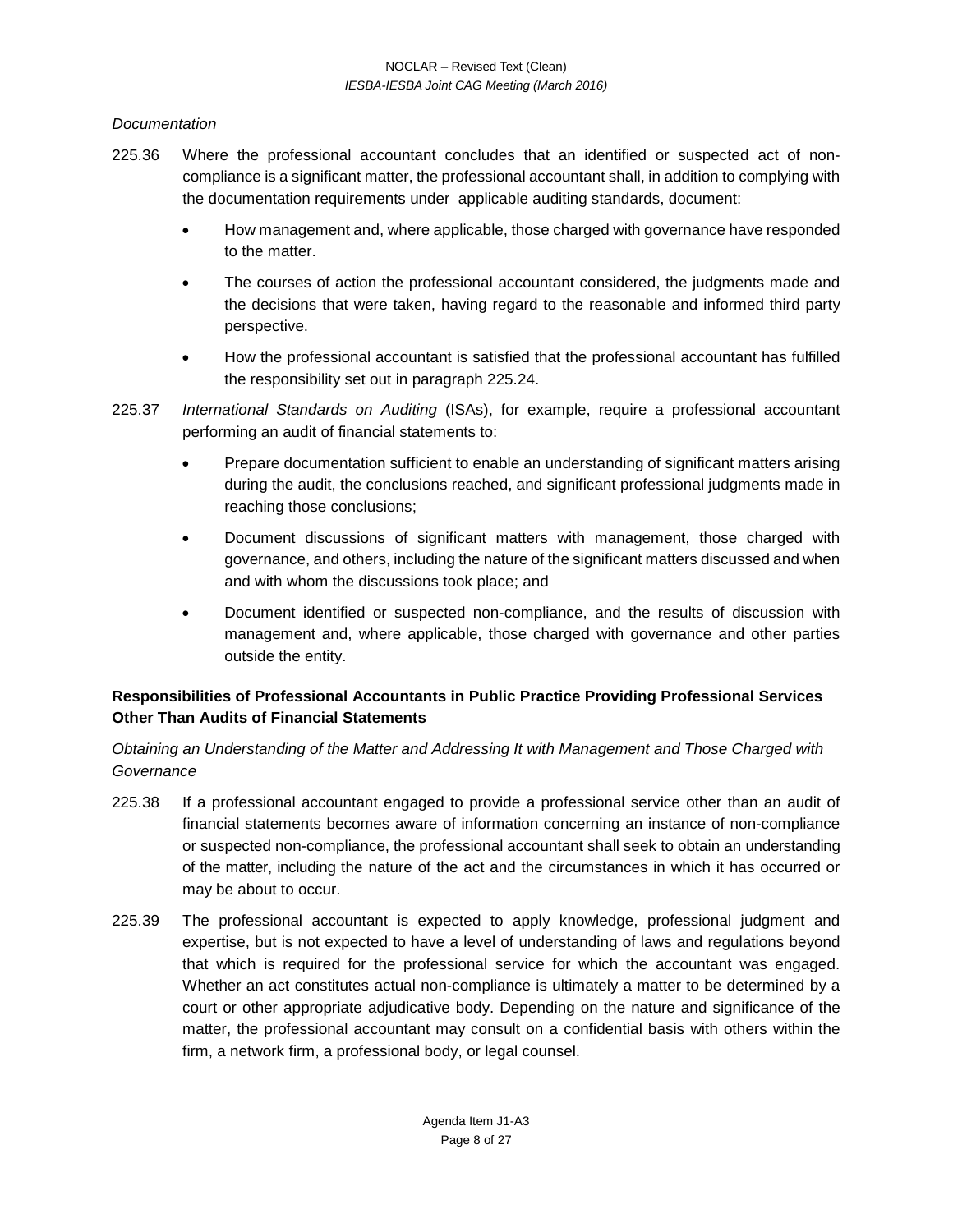- 225.40 If the professional accountant suspects that non-compliance has occurred or may occur, the professional accountant shall discuss the matter with the appropriate level of management and, if the professional accountant has access to them and where appropriate, those charged with governance.
- 225.41 Such discussion serves to clarify the professional accountant's understanding of the facts and circumstances relevant to the matter and its potential consequences. The discussion also may prompt management or those charged with governance to investigate the matter.
- 225.42 The appropriate level of management with whom to discuss the matter is a question of professional judgment. Relevant factors to consider include:
	- The nature and circumstances of the matter.
	- The individuals actually or potentially involved.
	- The likelihood of collusion.
	- The potential consequences of the matter.
	- Whether that level of management is able to investigate the matter and take appropriate action.

## *Communicating the Matter to the Entity's External Auditor*

- 225.43 If the professional accountant is performing a non-audit service for an audit client, or a component of an audit client, of the firm or a network firm, the professional accountant shall consider whether to communicate the non-compliance or suspected non-compliance within the firm or to the network firm (including the network firm responsible for the group audit engagement as applicable) in accordance with the firm's or the network's protocols or procedures. In the absence of such protocols and procedures, the professional accountant shall consider whether to communicate the matter directly to the audit engagement partner or group engagement partner, as applicable. If the client is not an audit client, or a component of an audit client, of the firm or a network firm, the professional accountant shall consider whether to communicate the matter to the firm that is the external auditor, if any. In all cases, the communication is to enable the engagement partner for the audit or the group engagement partner, as applicable, to be informed about the matter and to determine how it should be addressed in accordance with the provisions of this section.
- 225.44 Factors relevant to considering such communication include:
	- Whether doing so would be contrary to law or regulation.
	- Whether there are restrictions about disclosure imposed by a regulatory agency or prosecutor in an ongoing investigation into the non-compliance or suspected noncompliance.
	- Whether the purpose of the engagement is to investigate potential non-compliance within the entity to enable it to take appropriate action.
	- Whether management or those charged with governance have already informed the entity's external auditor about the matter.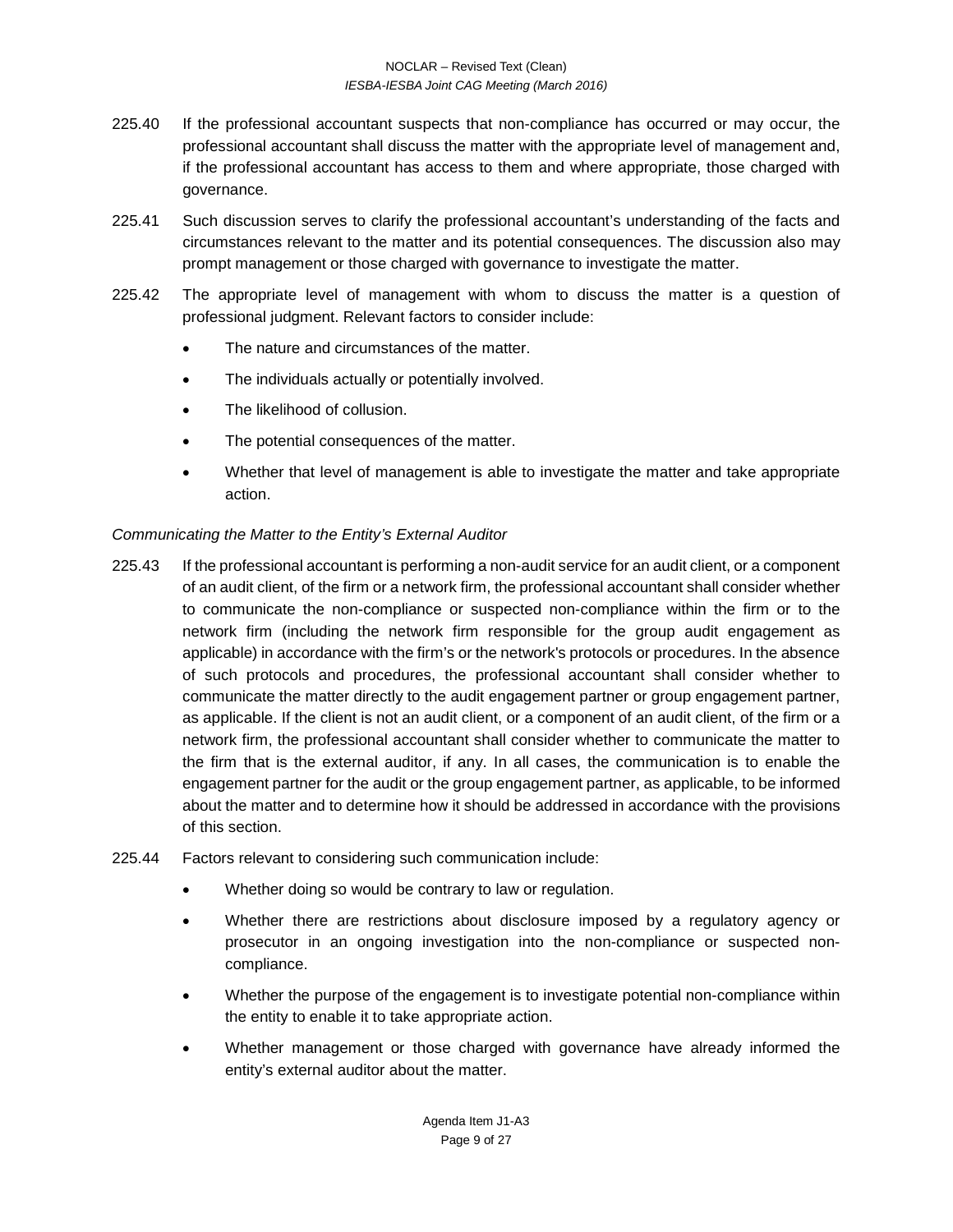The likely materiality of the matter to the audit of the client's financial statements or, where the matter relates to a component of a group, its likely materiality to the audit of the group financial statements.

## *Communication with Respect to Group Audit Engagements*

225.45 For purposes of a group audit engagement, the professional accountant may be requested by the group engagement team to perform work on a component's financial information that is not an audit of that component's financial information (for example, a review, an audit of only certain account balances, classes of transactions or disclosures, or specified audit procedures). Where the professional accountant becomes aware of non-compliance or suspected non-compliance in relation to the component in such a situation, the professional accountant shall communicate the matter to the group engagement partner unless prohibited from doing so by law or regulation. This is to enable the group engagement partner to be informed about the matter and to determine how it should be addressed in accordance with the provisions in this section.

# *Considering Whether Further Action is Needed*

- 225.46 The professional accountant shall also consider whether further action is needed in the public interest.
- 225.47 Whether further action is needed, and the nature and extent of it, will depend on factors such as:
	- The legal and regulatory framework.
	- The appropriateness and timeliness of the response of management and, where applicable, those charged with governance.
	- The urgency of the matter.
	- The involvement of management or those charged with governance in the matter.
	- The likelihood of substantial harm to the interests of the client, investors, creditors, employees or the general public.
- 225.48 Further action may include:
	- Disclosing the matter to an appropriate authority even when there is no legal or regulatory requirement to do so.
	- Withdrawing from the engagement and the professional relationship where permitted by law or regulation.
- 225.49 In considering whether to disclose to an appropriate authority, relevant factors to take into account include:
	- Whether doing so would be contrary to law or regulation.
	- Whether there are restrictions about disclosure imposed by a regulatory agency or prosecutor in an ongoing investigation into the non-compliance or suspected noncompliance.
	- Whether the purpose of the engagement is to investigate potential non-compliance within the entity to enable it to take appropriate action.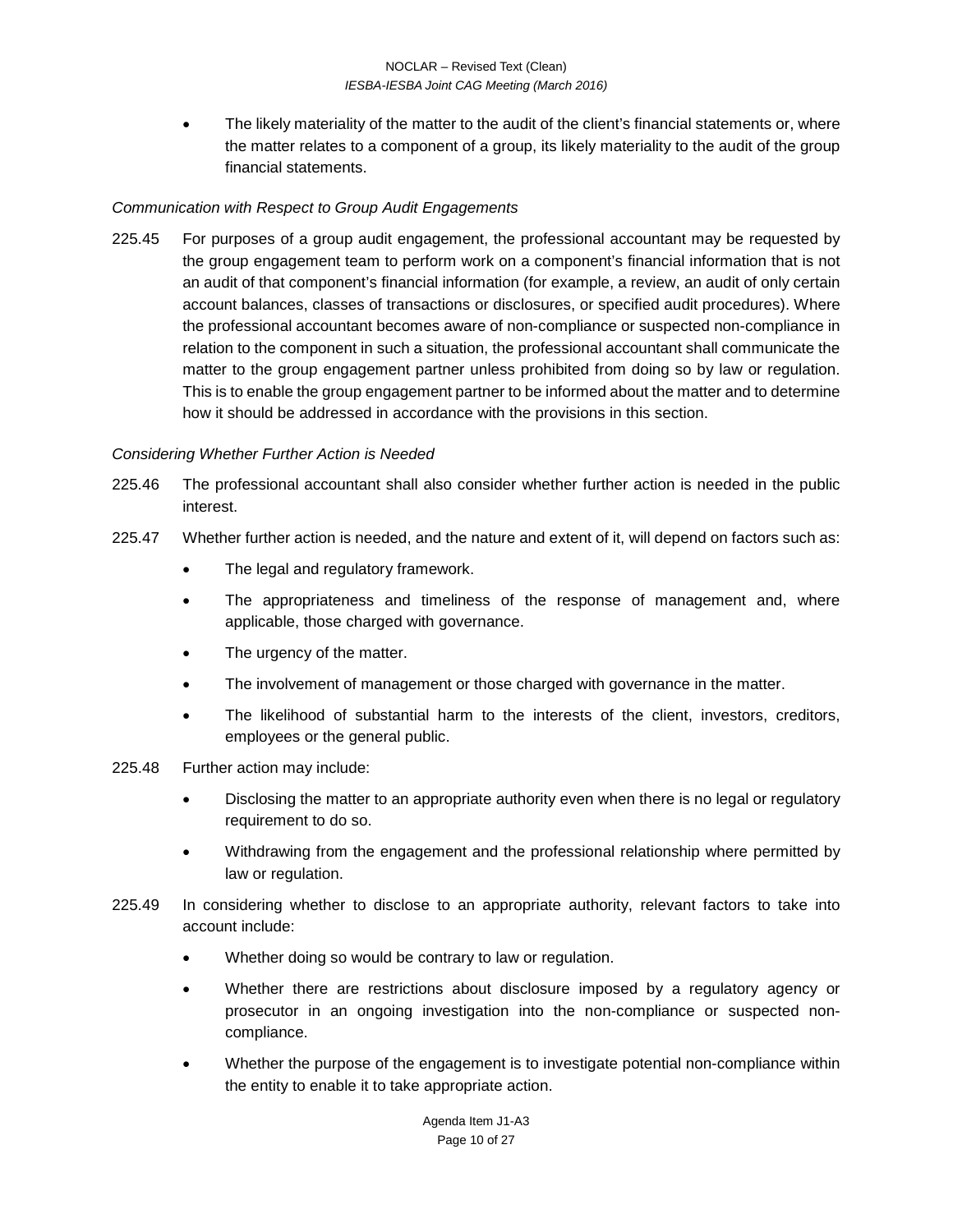- 225.50 If the professional accountant determines that disclosure of the non-compliance or suspected non-compliance to an appropriate authority is an appropriate course of action in the circumstances, this will not be considered a breach of the duty of confidentiality under Section 140 of this Code. When making such disclosure, the professional accountant shall act in good faith and exercise caution when making statements and assertions. The professional accountant shall also consider whether it is appropriate to inform the client of the professional accountant's intentions before disclosing the matter.
- 225.51 Where the professional accountant becomes aware of actual or intended conduct that the professional accountant has reason to believe would constitute an imminent breach of a law or regulation that would cause substantial harm to investors, creditors, employees or the general public, the professional accountant may exercise professional judgment and immediately disclose the matter to an appropriate authority. Such disclosure will not be considered a breach of the duty of confidentiality under Section 140 of this Code.
- 225.52 The professional accountant may consider consulting internally, taking legal advice to understand the professional or legal implications of taking any particular course of action, or consulting on a confidential basis with a regulator or professional body.

## *Documentation*

- 225.53 Where the professional accountant concludes that an identified or suspected act of noncompliance is a significant matter, the professional accountant is encouraged to document:
	- The matter.
	- The results of discussion with management and, where applicable, those charged with governance and other parties.
	- How management and, where applicable, those charged with governance have responded to the matter.
	- The courses of action the professional accountant considered, the judgments made and the decisions that were taken.
	- How the professional accountant is satisfied that the professional accountant has fulfilled the responsibility set out in paragraph 225.46.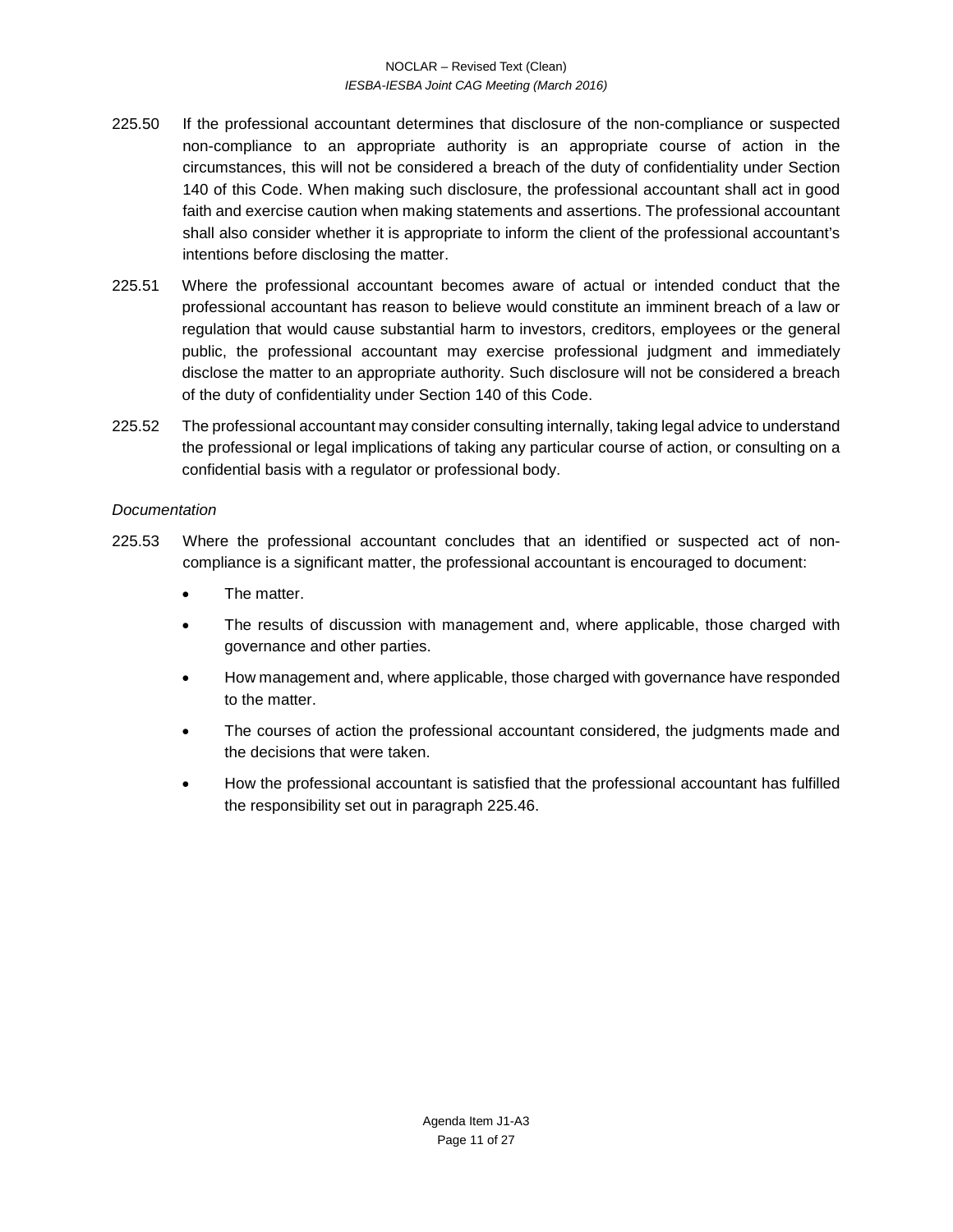# **PROPOSED SECTION 360**

# **Responding to Non-Compliance with Laws and Regulations**

## **Purpose**

- 360.1 A professional accountant in business may come across or be made aware of non-compliance or suspected non-compliance with laws and regulations in the course of carrying out professional activities. The purpose of this section is to set out the professional accountant's responsibilities when encountering such non-compliance or suspected non-compliance, and guide the professional accountant in assessing the implications of the matter and the possible courses of action when responding to it. This section applies regardless of the nature of the employing organization, including whether or not it is a public interest entity.
- 360.2 Non-compliance with laws and regulations ("non-compliance") comprises acts of omission or commission, intentional or unintentional, committed by the professional accountant's employing organization or by those charged with governance, by management, or by other individuals working for or under the direction of the employing organization which are contrary to the prevailing laws or regulations.
- 360.3 In some jurisdictions, there are legal or regulatory provisions governing how professional accountants should address non-compliance or suspected non-compliance which may differ from or go beyond this section. When encountering such non-compliance or suspected noncompliance, the professional accountant has a responsibility to obtain an understanding of those provisions and comply with them, including any requirement to report the matter to an appropriate authority and any prohibition on alerting the relevant party prior to making any disclosure, for example, pursuant to anti-money laundering legislation.
- 360.4 A distinguishing mark of the accountancy profession is its acceptance of the responsibility to act in the public interest. When responding to non-compliance or suspected non-compliance, the objectives of the professional accountant are:
	- (a) To comply with the fundamental principles of integrity and professional behavior;
	- (b) By alerting management or, where appropriate, those charged with governance of the employing organization, to seek to:
		- (i) Enable them to rectify, remediate or mitigate the consequences of the identified or suspected non-compliance; or
		- (ii) Deter the commission of the non-compliance where it has not yet occurred; and
	- (c) To take such further action as appropriate in the public interest.

## **Scope**

- 360.5 This section sets out the approach to be taken by a professional accountant who comes across or is made aware of non-compliance or suspected non-compliance with:
	- (a) Laws and regulations generally recognized to have a direct effect on the determination of material amounts and disclosures in the employing organization's financial statements; and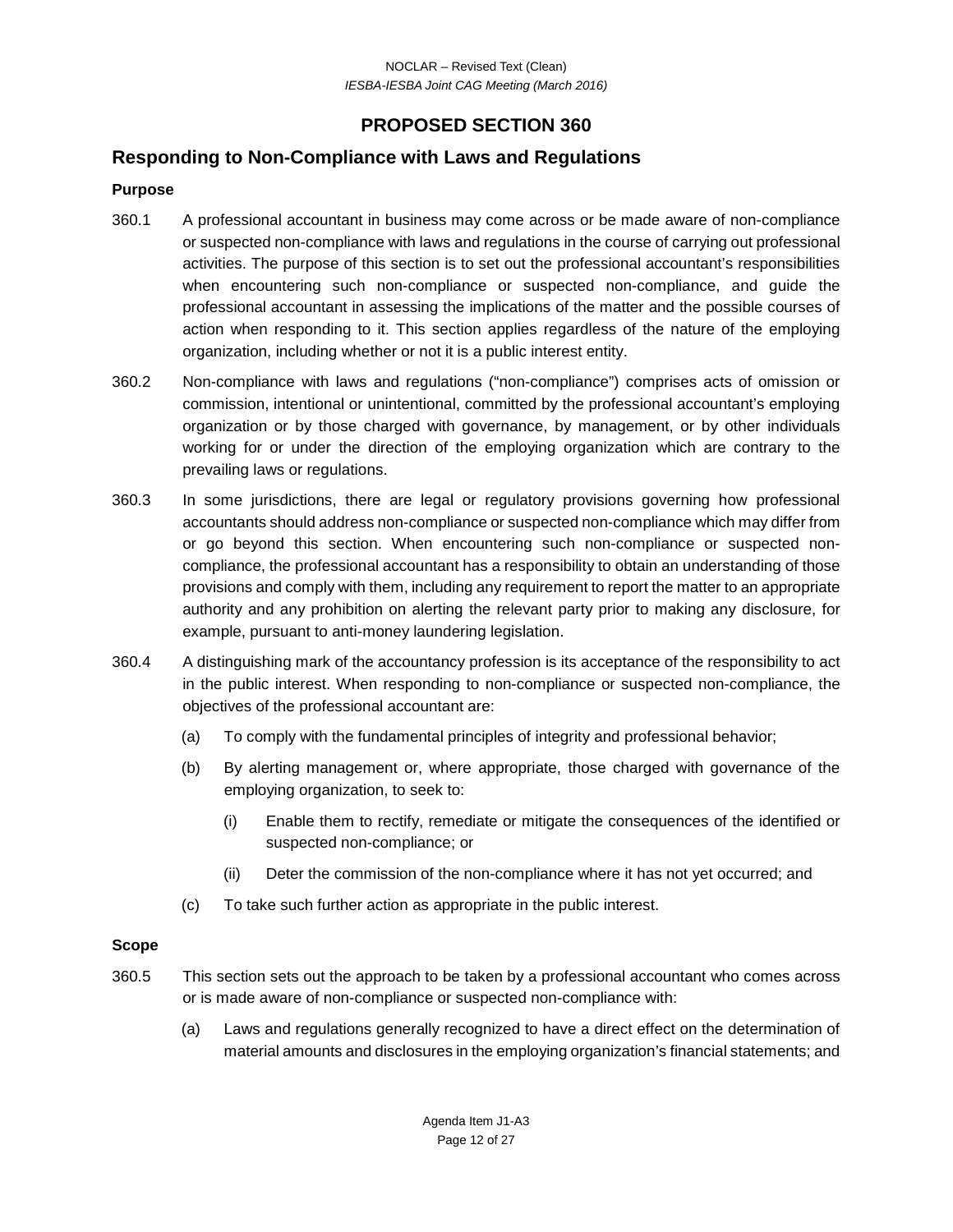- (b) Other laws and regulations that do not have a direct effect on the determination of the amounts and disclosures in the employing organization's financial statements, but compliance with which may be fundamental to the operating aspects of the employing organization's business, to its ability to continue its business, or to avoid material penalties.
- 360.6 Examples of laws and regulations which this section addresses include those that deal with:
	- Fraud, corruption and bribery.
	- Money laundering, terrorist financing and proceeds of crime.
	- Securities markets and trading.
	- Banking and other financial products and services.
	- Data protection.
	- Tax and pension liabilities and payments.
	- Environmental protection.
	- Public health and safety.
- 360.7 Non-compliance may result in fines, litigation or other consequences for the employing organization that may have a material effect on its financial statements. Importantly, such noncompliance may have wider public interest implications in terms of potentially substantial harm to investors, creditors, employees or the general public. For the purposes of this section, an act that causes substantial harm is one that results in serious adverse consequences to any of these parties in financial or non-financial terms. Examples include the perpetration of a fraud resulting in significant financial losses to investors, and breaches of environmental laws and regulations endangering the health or safety of employees or the public.
- 360.8 A professional accountant who comes across or is made aware of matters that are clearly inconsequential, judged by their nature and their impact, financial or otherwise, on the employing organization, its stakeholders and the general public, is not required to comply with this section.
- 360.9 This section does not address:
	- (a) Personal misconduct unrelated to the business activities of the employing organization; and
	- (b) Non-compliance by persons other than the employing organization or those charged with governance, management, or other individuals working for or under the direction of the employing organization.

The professional accountant may nevertheless find the guidance in this section helpful in considering how to respond in these situations.

## **Responsibilities of the Employing Organization's Management and Those Charged with Governance**

360.10 It is the responsibility of the employing organization's management, with the oversight of those charged with governance, to ensure that the employing organization's business activities are conducted in accordance with laws and regulations. It is also the responsibility of management and those charged with governance to identify and address any non-compliance by the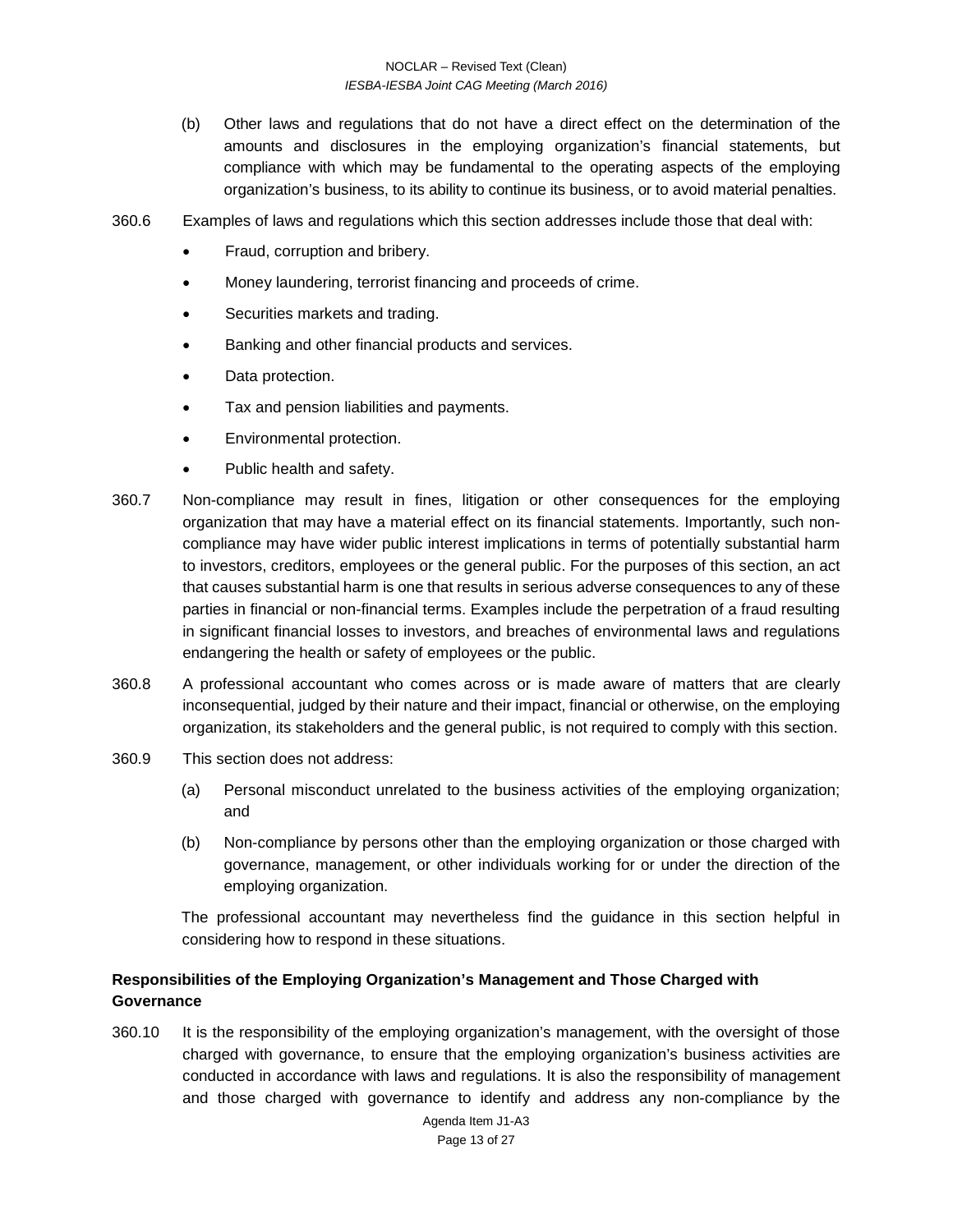employing organization or by an individual charged with governance of the entity, by a member of management, or by an individual working for or under the direction of the employing organization.

### **Responsibilities of Professional Accountants in Business**

360.11 Many employing organizations have established protocols and procedures (for example, an ethics policy or internal whistle-blowing mechanism) regarding how non-compliance or suspected non-compliance by the employing organization should be raised internally. Such protocols and procedures may allow for matters to be reported anonymously through designated channels. If these protocols and procedures exist within the professional accountant's employing organization, the professional accountant shall consider them in determining how to respond to such non-compliance.

### **Responsibilities of Senior Professional Accountants in Business**

360.12 Senior professional accountants in business ("senior professional accountants") are directors, officers or senior employees able to exert significant influence over, and make decisions regarding, the acquisition, deployment and control of the employing organization's human, financial, technological, physical and intangible resources. Because of their roles, positions and spheres of influence within the employing organization, there is a greater expectation for them to take whatever action is appropriate in the public interest to respond to non-compliance or suspected non-compliance than other professional accountants within the employing organization.

## *Obtaining an Understanding of the Matter*

- 360.13 If, in the course of carrying out professional activities, a senior professional accountant becomes aware of information concerning an instance of non-compliance or suspected non-compliance, the professional accountant shall obtain an understanding of the matter, including:
	- (a) The nature of the act and the circumstances in which it has occurred or may occur;
	- (b) The application of the relevant laws and regulations to the circumstances; and
	- (c) The potential consequences to the employing organization, investors, creditors, employees or the wider public.
- 360.14 A senior professional accountant is expected to apply knowledge, professional judgment and expertise, but is not expected to have a level of understanding of laws and regulations beyond that which is required for the professional accountant's role within the employing organization. Whether an act constitutes non-compliance is ultimately a matter to be determined by a court or other appropriate adjudicative body. Depending on the nature and significance of the matter, the professional accountant may cause, or take appropriate steps to cause, the matter to be investigated internally. The professional accountant may also consult on a confidential basis with others within the employing organization, a professional body or legal counsel.

#### *Addressing the Matter*

Agenda Item J1-A3 Page 14 of 27 360.15 If the senior professional accountant suspects that non-compliance has occurred or may occur, the professional accountant shall, subject to paragraph 360.11, discuss the matter with the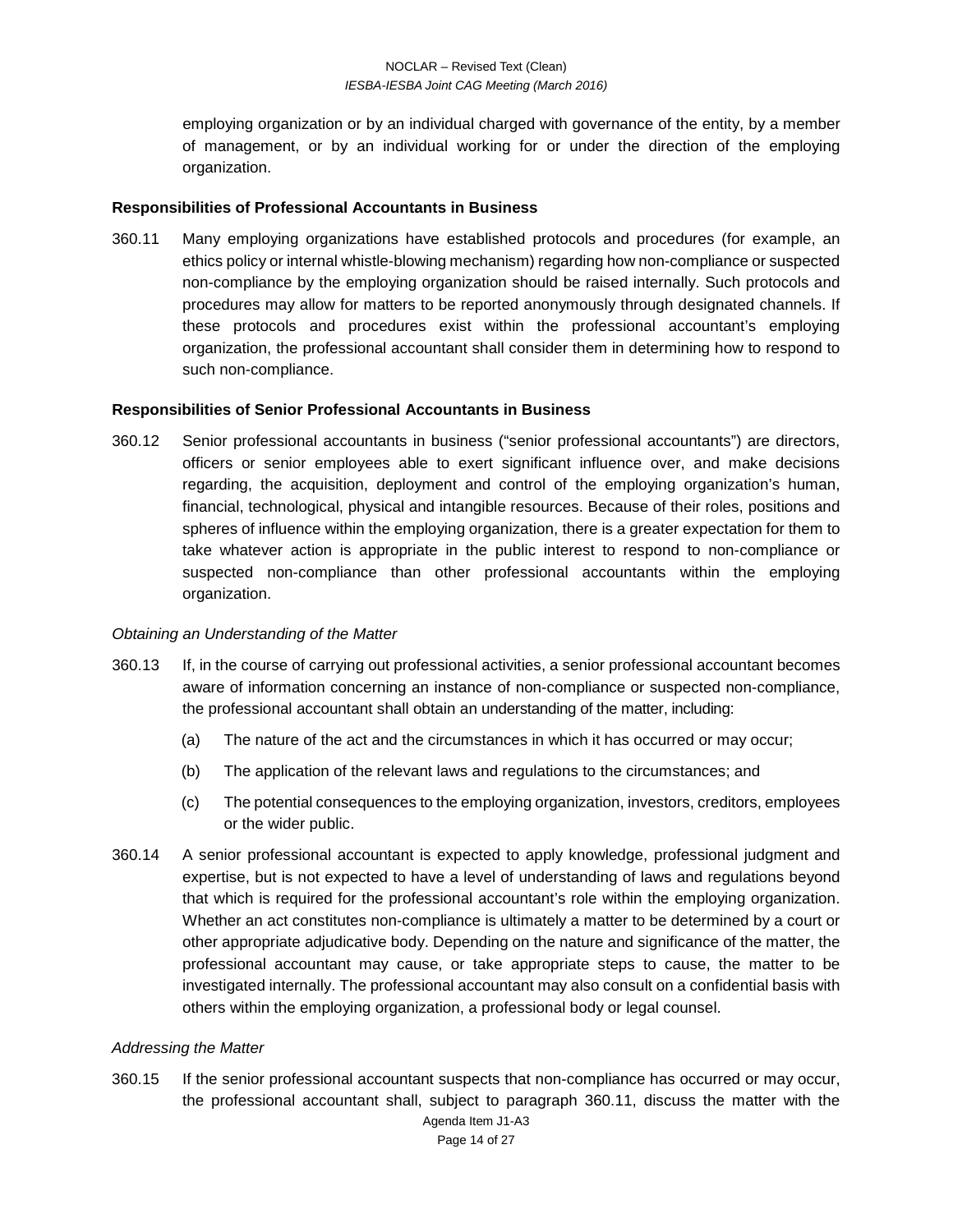professional accountant's immediate superior, if any, to enable a determination to be made as to how the matter should be addressed. If the professional accountant's immediate superior appears to be involved in the matter, the professional accountant shall discuss the matter with the next higher level of authority within the employing organization.

- 360.16 The senior professional accountant shall also take appropriate steps to:
	- (a) Have the matter communicated to those charged with governance to obtain their concurrence regarding appropriate actions to take to respond to the matter and to enable them to fulfill their responsibilities;
	- (b) Comply with applicable laws and regulations, including legal or regulatory provisions governing the reporting of non-compliance or suspected non-compliance to an appropriate authority;
	- (c) Have the consequences of the non-compliance or suspected non-compliance rectified, remediated or mitigated;
	- (d) Reduce the risk of re-occurrence; and
	- (e) Seek to deter the commission of the non-compliance if it has not yet occurred.
- 360.17 In addition to responding to the matter in accordance with the provisions of this section, the senior professional accountant shall determine whether disclosure of the matter to the employing organization's external auditor, if any, is needed pursuant to the professional accountant's duty or legal obligation to provide all information necessary to enable the auditor to perform the audit.

### *Determining Whether Further Action is Needed*

- 360.18 The senior professional accountant shall assess the appropriateness of the response of the professional accountant's superiors, if any, and those charged with governance.
- 360.19 Relevant factors to consider in assessing the appropriateness of the response of the senior professional accountant's superiors, if any, and those charged with governance include whether:
	- The response is timely.
	- They have taken or authorized appropriate action to seek to rectify, remediate or mitigate the consequences of the non-compliance, or to avert the non-compliance if it has not yet occurred.
	- The matter has been disclosed to an appropriate authority where appropriate and, if so, whether the disclosure appears adequate.
- 360.20 In light of the response of the senior professional accountant's superiors, if any, and those charged with governance, the professional accountant shall determine if further action is needed in the public interest.
- 360.21 The determination of whether further action is needed, and the nature and extent of it, will depend on various factors, including:
	- The legal and regulatory framework.
	- The urgency of the matter.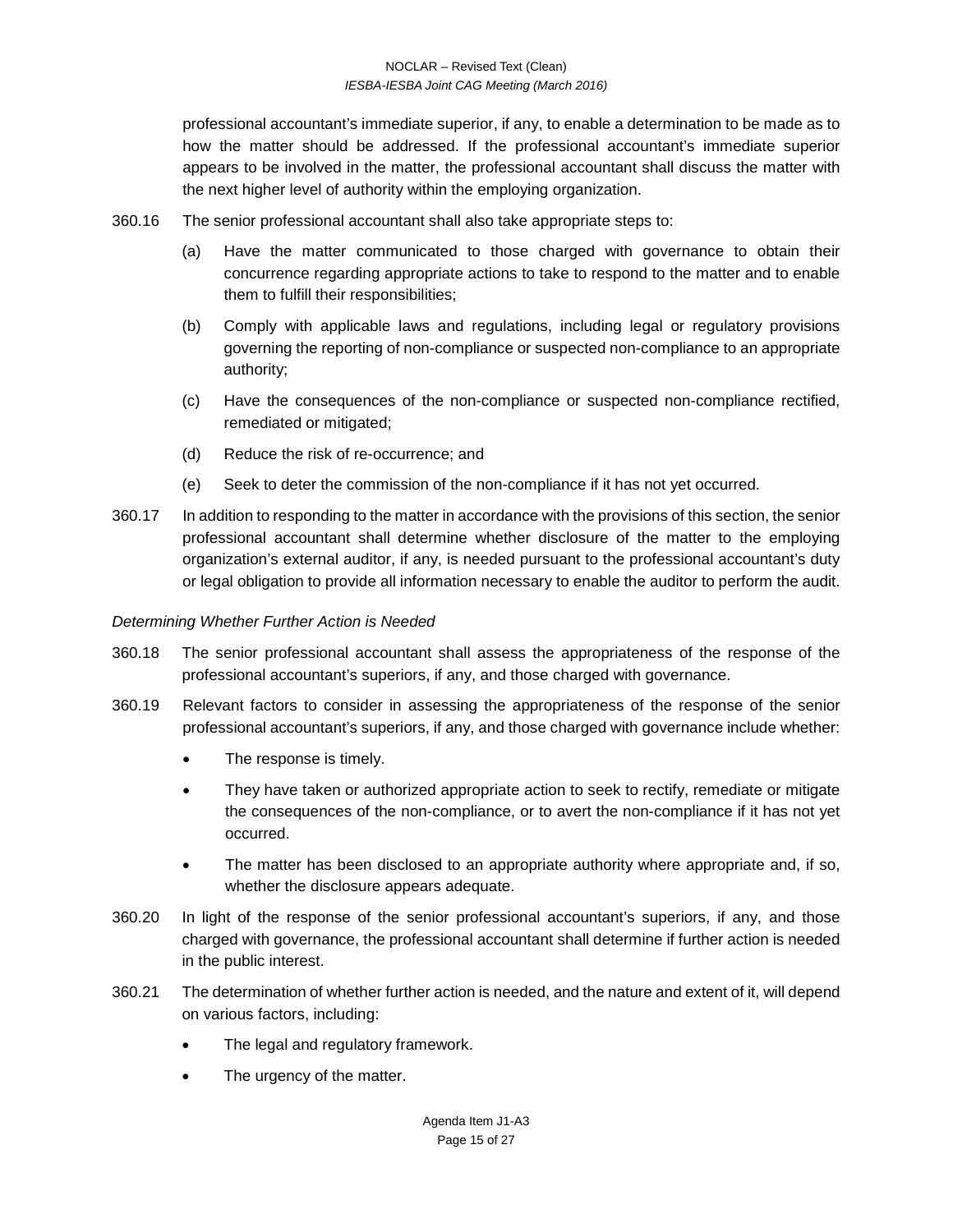- The pervasiveness of the matter throughout the employing organization.
- Whether the senior professional accountant continues to have confidence in the integrity of the professional accountant's superiors and those charged with governance.
- Whether the non-compliance or suspected non-compliance is likely to recur.
- Whether there is credible evidence of actual or potential substantial harm to the interests of the employing organization, investors, creditors, employees or the general public.
- 360.22 Examples of circumstances that may cause the senior professional accountant no longer to have confidence in the integrity of the professional accountant's superiors and those charged with governance include situations where:
	- The professional accountant suspects or has evidence of their involvement or intended involvement in any non-compliance.
	- Contrary to legal or regulatory requirements, they have not reported the matter, or authorized the matter to be reported, to an appropriate authority within a reasonable period.
- 360.23 In determining the need for, and nature and extent of any further action needed, the senior professional accountant shall exercise professional judgment and take into account whether a reasonable and informed third party, weighing all the specific facts and circumstances available to the professional accountant at the time, would be likely to conclude that the professional accountant has acted appropriately in the public interest.
- 360.24 Further action may include:
	- Informing the management of the parent entity of the matter if the employing organization is a member of a group.
	- Disclosing the matter to an appropriate authority even when there is no legal or regulatory requirement to do so.
	- Resigning from the employing organization.
- 360.25 Where the senior professional accountant determines that resigning from the employing organization would be appropriate, doing so would not be a substitute for taking other actions that may be needed to achieve the professional accountant's objectives under this section. In some jurisdictions, however, there may be limitations as to the further actions available to the professional accountant and resignation may be the only available course of action.
- 360.26 As consideration of the matter may involve complex analysis and judgments, the senior professional accountant may consider consulting internally, taking legal advice to understand the professional accountant's options and the professional or legal implications of taking any particular course of action, or consulting on a confidential basis with a regulator or professional body.

## Determining Whether to Disclose the Matter to an Appropriate Authority

360.27 Disclosure of the matter to an appropriate authority would be precluded if doing so would be contrary to law or regulation. Otherwise, the purpose of making the disclosure is to enable an appropriate authority to cause the matter to be investigated and action to be taken in the public interest.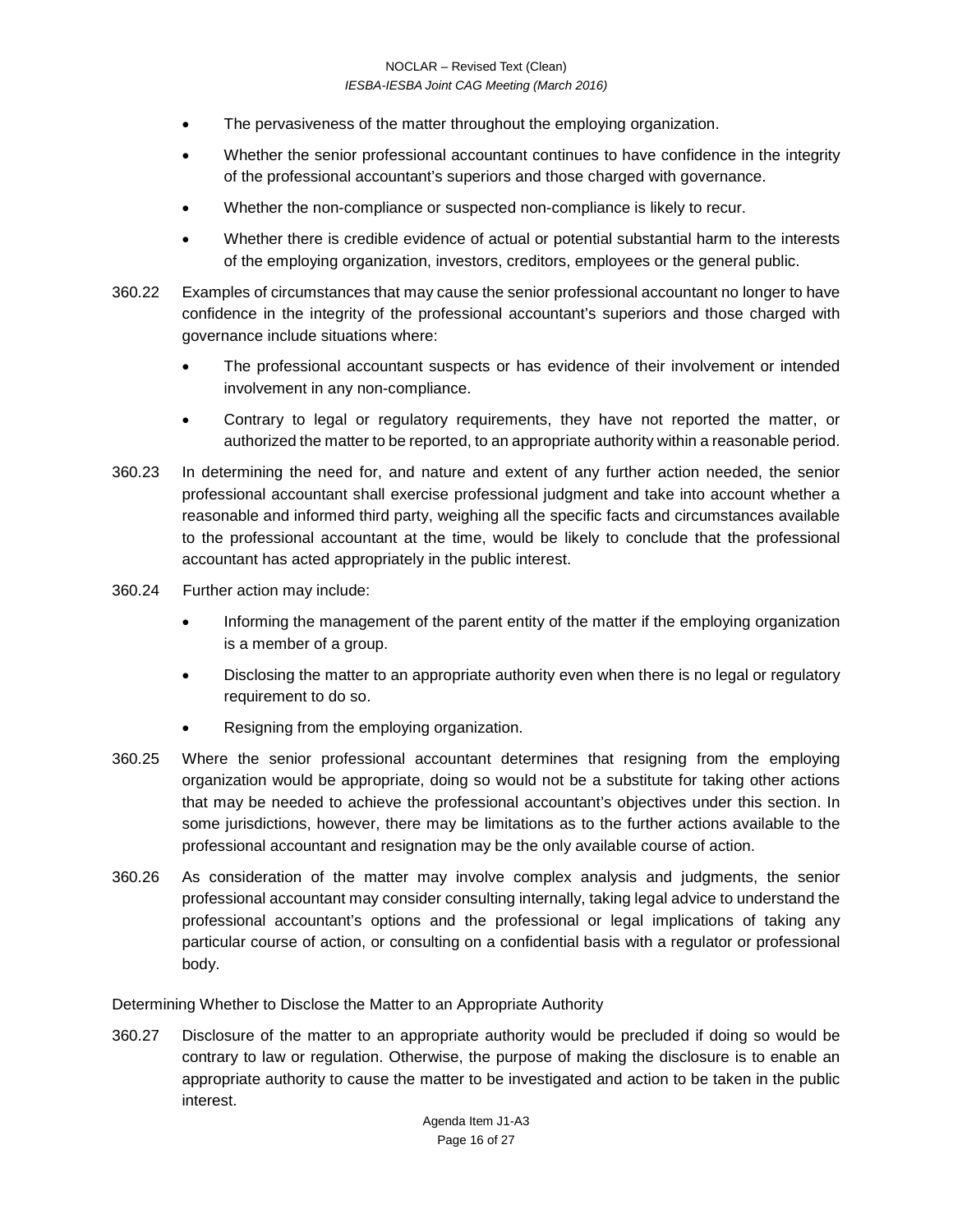- 360.28 The determination of whether to make such a disclosure depends in particular on the nature and extent of the actual or potential harm that is or may be caused by the matter to investors, creditors, employees or the general public. For example, the senior professional accountant may determine that disclosure of the matter to an appropriate authority is an appropriate course of action if:
	- The employing organization is a regulated entity and the matter is of such significance as to threaten its license to operate.
	- The employing organization is listed on a securities exchange and the matter could result in adverse consequences to the fair and orderly market in the employing organization's securities or pose a systemic risk to the financial markets.
	- Products that are harmful to public health or safety would likely be sold by the employing organization.
	- The employing organization is engaged in bribery of local or foreign government officials for purposes of securing large contracts.
	- The employing organization is promoting an unlawful scheme to its clients to assist them in evading taxes.

The determination of whether to make such a disclosure will also depend on external factors such as:

- Whether there is an appropriate authority that is able to receive the information, and cause the matter to be investigated and action to be taken. The appropriate authority will depend upon the nature of the matter, for example, a securities regulator in the case of fraudulent financial reporting or an environmental protection agency in the case of a breach of environmental laws and regulations.
- Whether there exists robust and credible protection from civil, criminal or professional liability or retaliation afforded by legislation or regulation, such as under whistle-blowing legislation or regulation.
- Whether there are actual or potential threats to the physical safety of the professional accountant or other individuals.
- 360.29 If the senior professional accountant determines that disclosure of the matter to an appropriate authority is an appropriate course of action in the circumstances, this will not be considered a breach of the duty of confidentiality under Section 140 of this Code. When making such disclosure, the professional accountant shall act in good faith and exercise caution when making statements and assertions.
- 360.30 Where the senior professional accountant becomes aware of actual or intended conduct that the professional accountant has reason to believe would constitute an imminent breach of a law or regulation that would cause substantial harm to investors, creditors, employees or the general public, the professional accountant may exercise professional judgment and immediately disclose the matter to an appropriate authority. Such disclosure will not be considered a breach of the duty of confidentiality under Section 140 of this Code.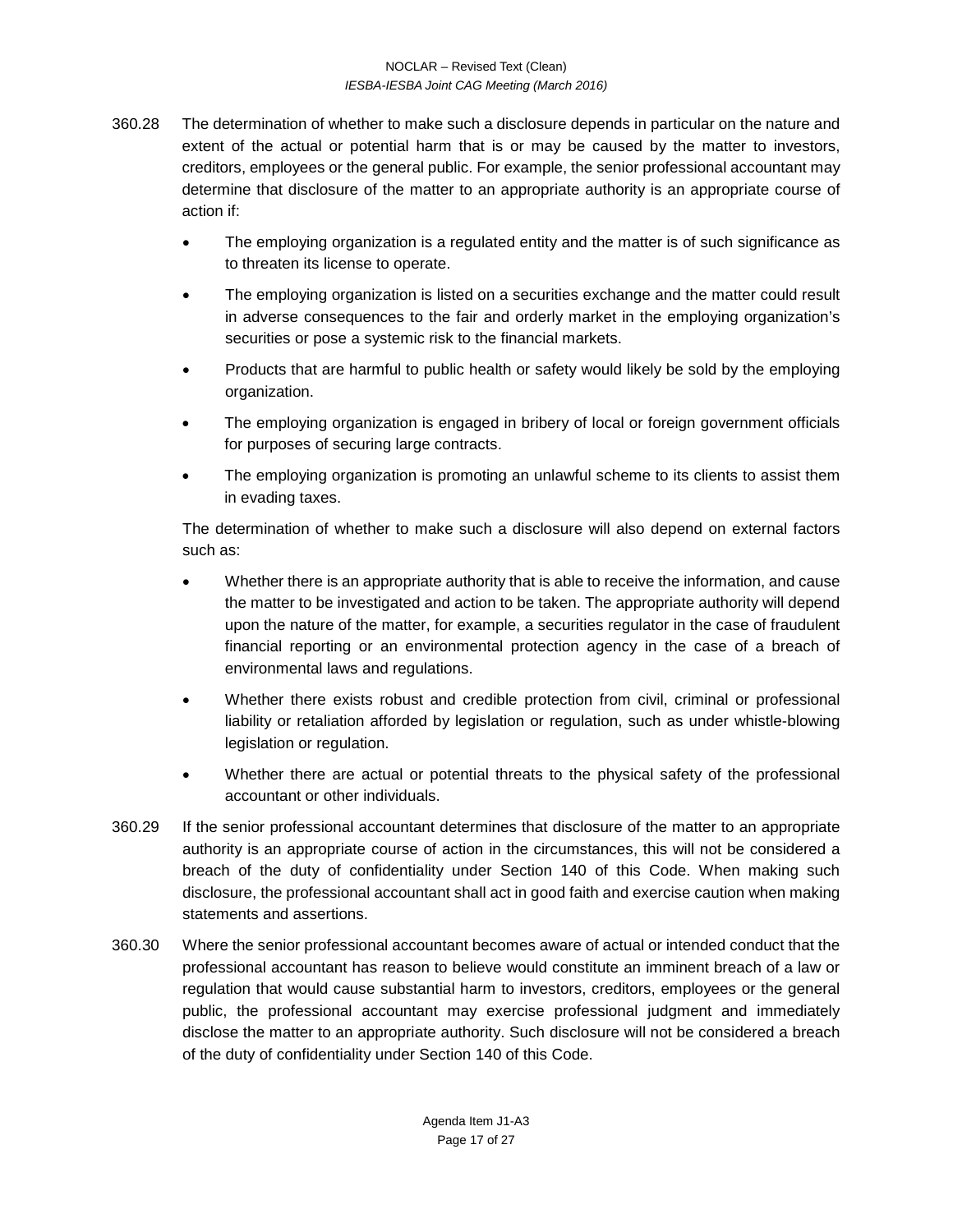## *Documentation*

- 360.31 Where the senior professional accountant concludes that an identified or suspected act of noncompliance is a significant matter, the professional accountant is encouraged to document:
	- The matter.
	- The results of discussions with the professional accountant's superiors, if any, and those charged with governance and other parties.
	- How the professional accountant's superiors, if any, and those charged with governance have responded to the matter.
	- The courses of action the professional accountant considered, the judgments made and the decisions that were taken.
	- How the professional accountant is satisfied that the professional accountant has fulfilled the responsibility set out in paragraph 360.20.

# **Responsibilities of Professional Accountants other than Senior Professional Accountants in Business**

- 360.32 If, in the course of carrying out professional activities, a professional accountant becomes aware of information concerning an instance of non-compliance or suspected non-compliance, the professional accountant shall seek to obtain an understanding of the matter, including the nature of the act and the circumstances in which it has occurred or may occur.
- 360.33 The professional accountant is expected to apply knowledge, professional judgment and expertise, but is not expected to have a level of understanding of laws and regulations beyond that which is required for the professional accountant's role within the employing organization. Whether an act constitutes non-compliance is ultimately a matter to be determined by a court or other appropriate adjudicative body. Depending on the nature and significance of the matter, the professional accountant may consult on a confidential basis with others within the employing organization, a professional body or legal counsel.
- 360.34 If the professional accountant suspects that non-compliance has occurred or may occur, the professional accountant shall, subject to paragraph 360.11, inform an immediate superior to enable the superior to take appropriate action. If the professional accountant's immediate superior appears to be involved in the matter, the professional accountant shall inform the next higher level of authority within the employing organization.
- 360.35 In exceptional circumstances, the professional accountant may decide that disclosure of the matter to an appropriate authority is an appropriate course of action. If the professional accountant does so pursuant to paragraph 360.28, this will not be considered a breach of the duty of confidentiality under Section 140 of this Code. When making such disclosure, the professional accountant shall act in good faith and exercise caution when making statements and assertions.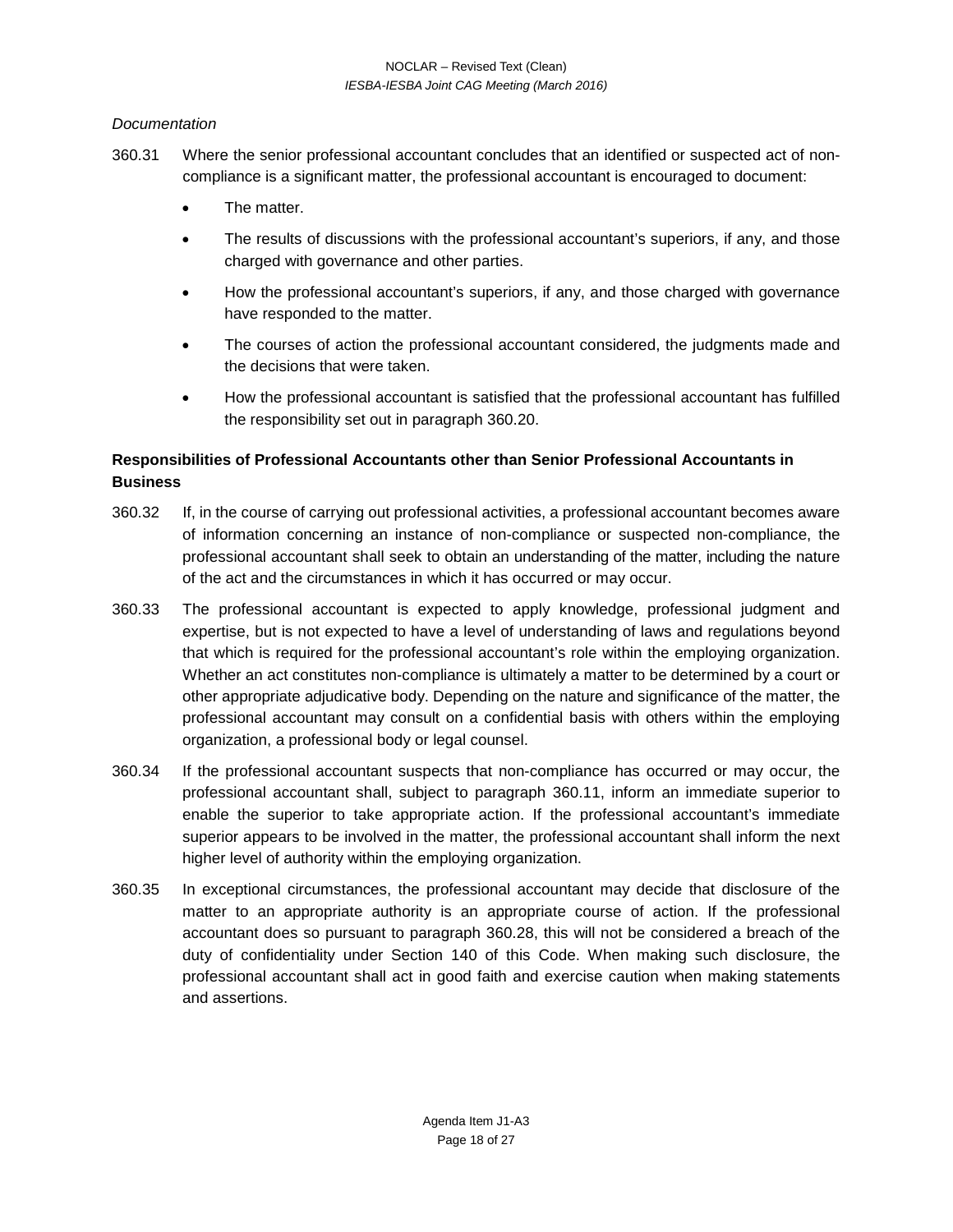## **Documentation**

- 360.36 Where the professional accountant concludes that an identified or suspected act of noncompliance is a significant matter, the professional accountant is encouraged to document:
	- The matter.
	- The results of discussions with the professional accountant's superior, management and, where applicable, those charged with governance and other parties.
	- How the professional accountant's superior has responded to the matter.
	- The courses of action the professional accountant considered, the judgments made and the decisions that were taken.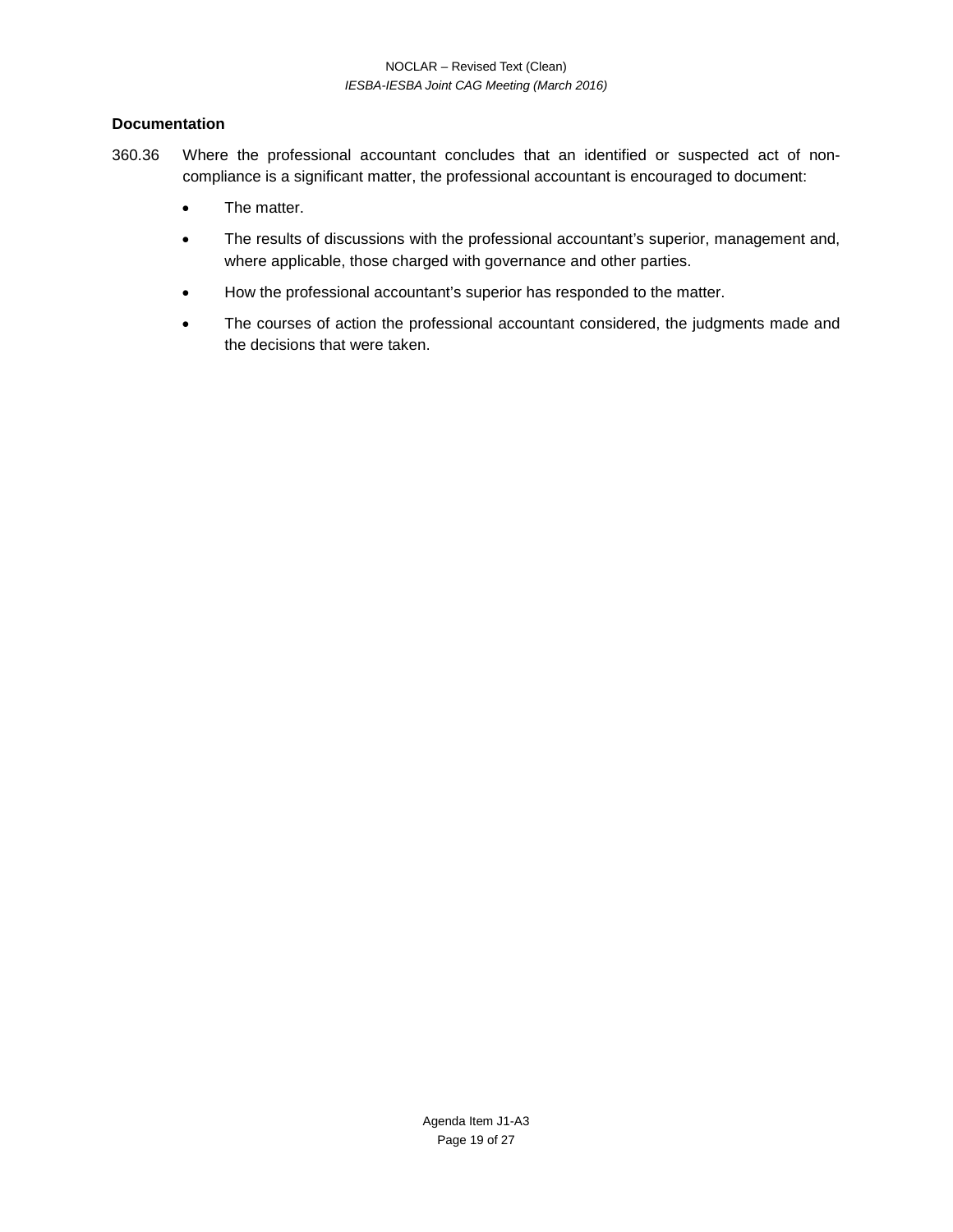# **CONSEQUENTIAL AND CONFORMING CHANGES TO OTHER SECTIONS OF THE CODE**

# **(CLEAN)**

# **SECTION 100**

## **Introduction and Fundamental Principles**

…

## *Fundamental Principles*

100.5 A professional accountant shall comply with the following fundamental principles:

- …
- (e) Professional Behavior to comply with relevant laws and regulations and avoid any conduct that discredits the profession.

…

## *Conflicts of Interest*

…

## Ethical Conflict Resolution

- 100.19 A professional accountant may be required to resolve a conflict in complying with the fundamental principles.
- 100.20 When initiating either a formal or informal conflict resolution process, the following factors, either individually or together with other factors, may be relevant to the resolution process:
	- (a) Relevant facts;
	- (b) Ethical issues involved;
	- (c) Fundamental principles related to the matter in question;
	- (d) Established internal procedures; and
	- (e) Alternative courses of action.

Having considered the relevant factors, a professional accountant shall determine the appropriate course of action, weighing the consequences of each possible course of action. If the matter remains unresolved, the professional accountant may wish to consult with other appropriate persons within the firm or employing organization for help in obtaining resolution.

- 100.21 Where a matter involves a conflict with, or within, an organization, a professional accountant shall determine whether to consult with those charged with governance of the organization, such as the board of directors or the audit committee.
- 100.22 It may be in the best interests of the professional accountant to document the substance of the issue, the details of any discussions held, and the decisions made concerning that issue.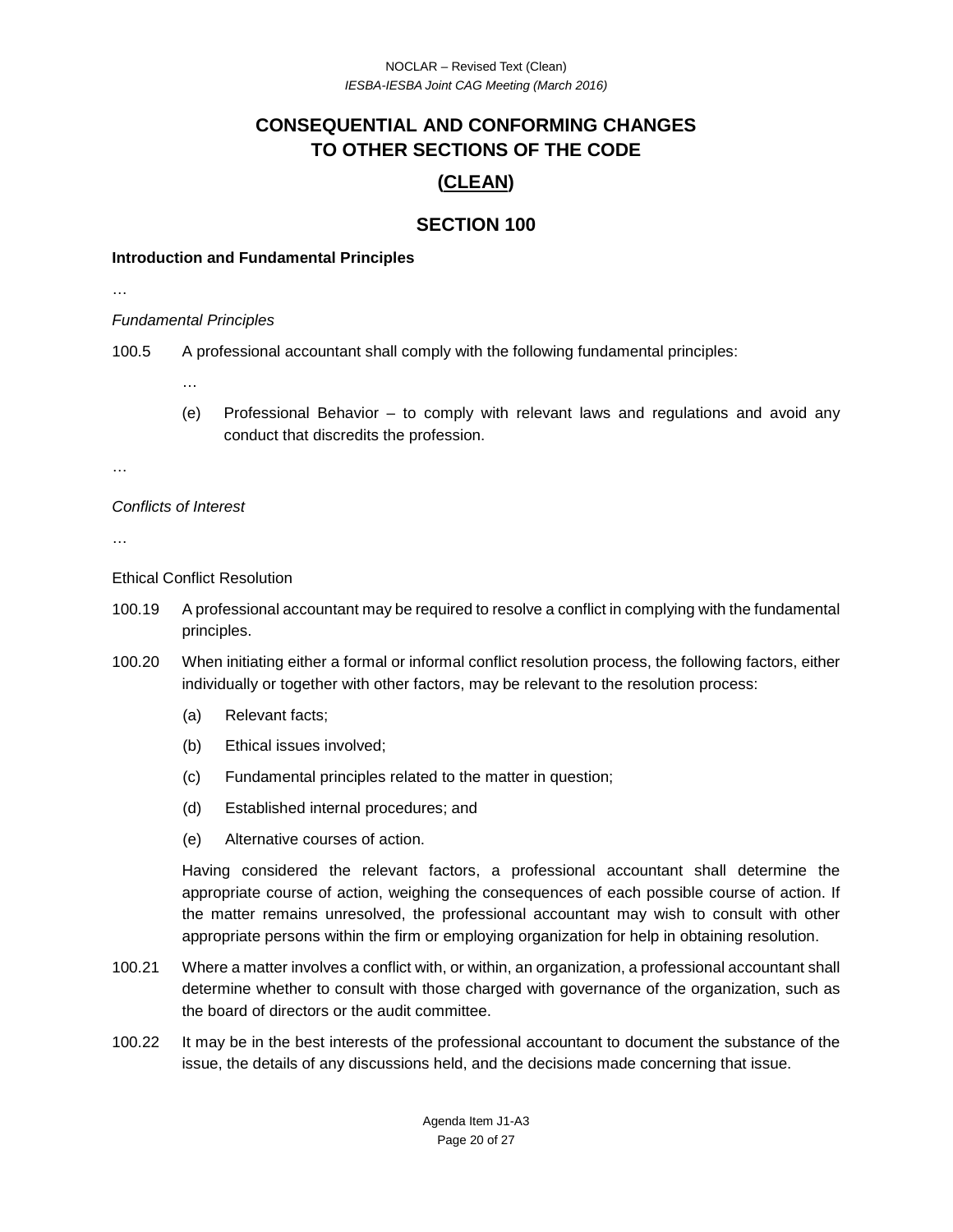- 100.23 If a significant conflict cannot be resolved, a professional accountant may consider obtaining professional advice from the relevant professional body or from legal advisors. The professional accountant generally can obtain guidance on ethical issues without breaching the fundamental principle of confidentiality if the matter is discussed with the relevant professional body on an anonymous basis or with a legal advisor under the protection of legal privilege.
- 100.24 If, after exhausting all relevant possibilities, the ethical conflict remains unresolved, a professional accountant shall, unless prohibited by law, refuse to remain associated with the matter creating the conflict. The professional accountant shall determine whether, in the circumstances, it is appropriate to withdraw from the engagement team or specific assignment, or to resign altogether from the engagement, the firm or the employing organization.

### *Communicating with Those Charged with Governance*

- 100.25 When communicating with those charged with governance in accordance with the provisions of this Code, the professional accountant or firm shall determine, having regard to the nature and importance of the particular circumstances and matter to be communicated, the appropriate person(s) within the entity's governance structure with whom to communicate. If the professional accountant or firm communicates with a subgroup of those charged with governance, for example, an audit committee or an individual, the professional accountant or firm shall determine whether communication with all of those charged with governance is also necessary so that they are adequately informed.
- 100.26 In some cases, all of those charged with governance are involved in managing the entity, for example, a small business where a single owner manages the entity and no one else has a governance role. In these cases, if matters are communicated with person(s) with management responsibilities, and those person(s) also have governance responsibilities, the matters need not be communicated again with those same person(s) in their governance role. The professional accountant or firm shall nonetheless be satisfied that communication with person(s) with management responsibilities adequately informs all of those with whom the professional accountant or firm would otherwise communicate in their governance capacity.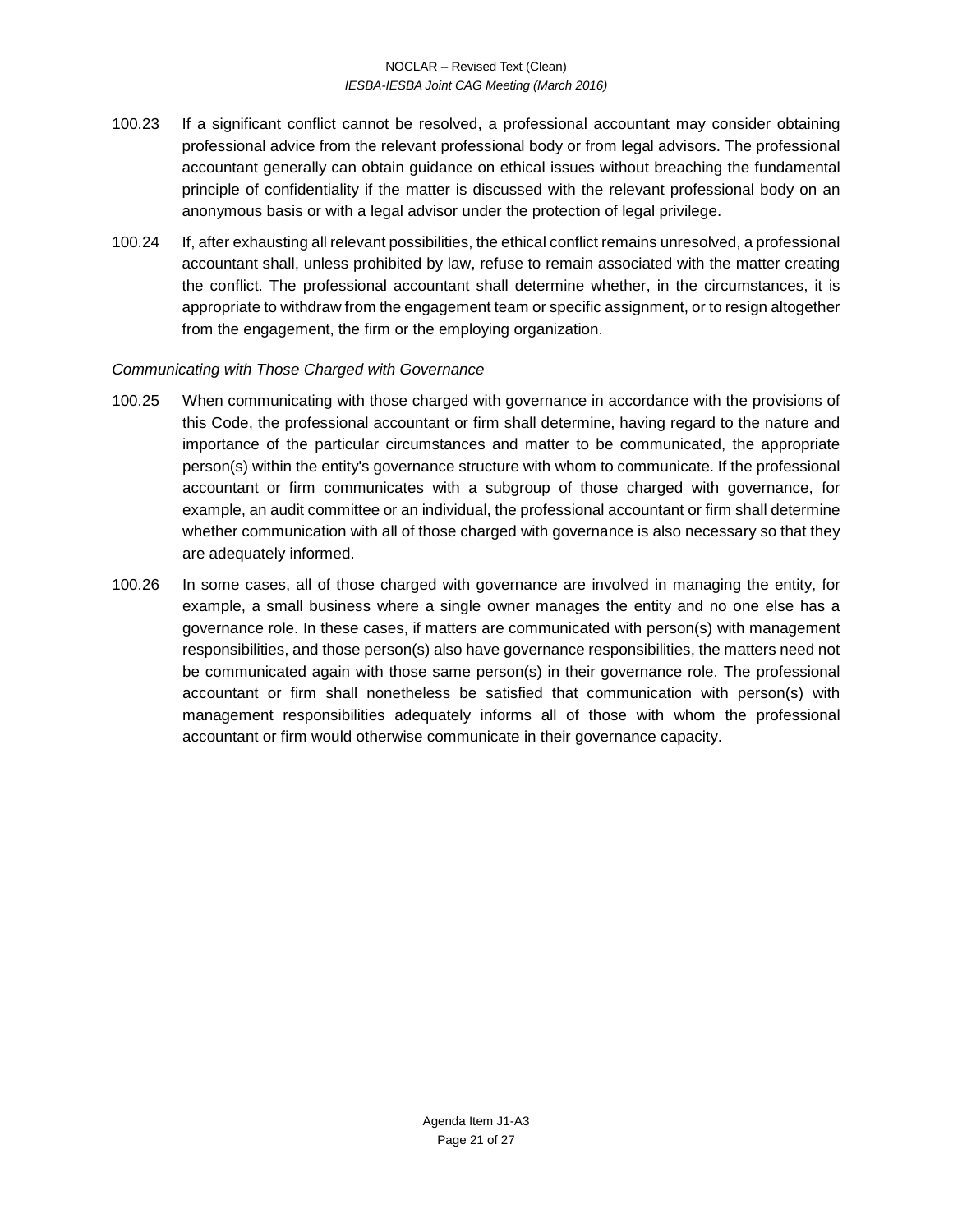# **SECTION 140**

## **Confidentiality**

- 140.1 The principle of confidentiality imposes an obligation on all professional accountants to refrain from:
	- (a) Disclosing outside the firm or employing organization confidential information acquired as a result of professional and business relationships without proper and specific authority or unless there is a legal or professional right or duty to disclose; and
	- (b) Using confidential information acquired as a result of professional and business relationships to their personal advantage or the advantage of third parties.
- 140.2 A professional accountant shall maintain confidentiality, including in a social environment, being alert to the possibility of inadvertent disclosure, particularly to a close business associate or a close or immediate family member.
- 140.3 A professional accountant shall maintain confidentiality of information disclosed by a prospective client or employer.
- 140.4 A professional accountant shall maintain confidentiality of information within the firm or employing organization.
- 140.5 A professional accountant shall take reasonable steps to ensure that staff under the professional accountant's control and persons from whom advice and assistance is obtained respect the professional accountant's duty of confidentiality.
- 140.6 The need to comply with the principle of confidentiality continues even after the end of relationships between a professional accountant and a client or employer. When a professional accountant changes employment or acquires a new client, the professional accountant is entitled to use prior experience. The professional accountant shall not, however, use or disclose any confidential information either acquired or received as a result of a professional or business relationship.
- 140.7 As a fundamental principle, confidentiality serves the public interest because it facilitates the free flow of information from the professional accountant's client or employing organization to the professional accountant. Nevertheless, the following are circumstances where professional accountants are or may be required to disclose confidential information or when such disclosure may be appropriate:
	- (a) Disclosure is permitted by law and is authorized by the client or the employer;
	- (b) Disclosure is required by law, for example:
		- (i) Production of documents or other provision of evidence in the course of legal proceedings; or
		- (ii) Disclosure to the appropriate public authorities of infringements of the law that come to light; and
	- (c) There is a professional duty or right to disclose, when not prohibited by law:
		- (i) To comply with the quality review of a member body or professional body;
		- (ii) To respond to an inquiry or investigation by a member body or regulatory body;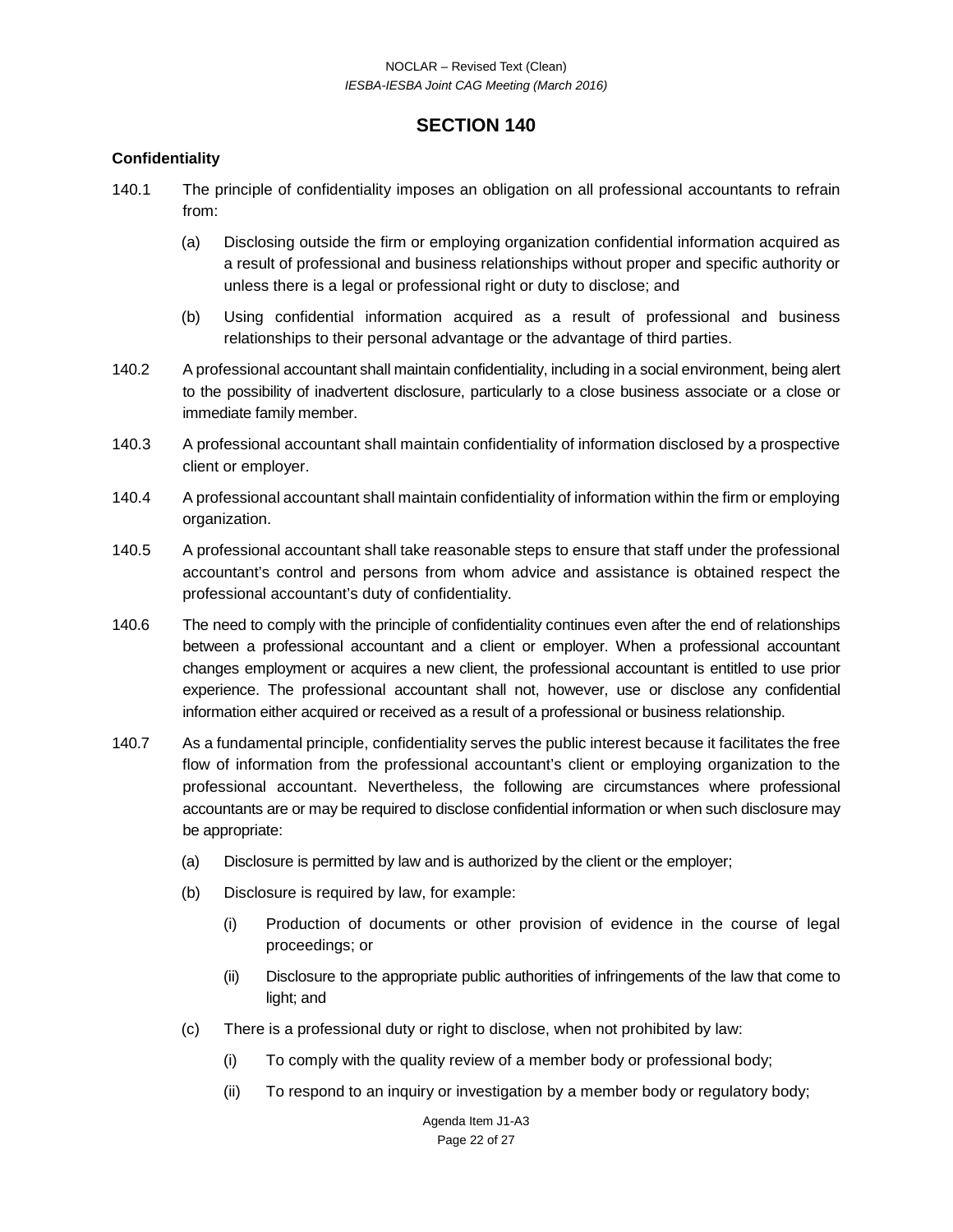- (iii) To protect the professional interests of a professional accountant in legal proceedings; or
- (iv) To comply with technical and professional standards, including ethical requirements.
- 140.8 In deciding whether to disclose confidential information, relevant factors to consider include:
	- Whether the interests of all parties, including third parties whose interests may be affected, could be harmed if the client or employer consents to the disclosure of information by the professional accountant.
	- Whether all the relevant information is known and substantiated, to the extent it is practicable; when the situation involves unsubstantiated facts, incomplete information or unsubstantiated conclusions, professional judgment shall be used in determining the type of disclosure to be made, if any.
	- The type of communication that is expected and to whom it is addressed.
	- Whether the parties to whom the communication is addressed are appropriate recipients.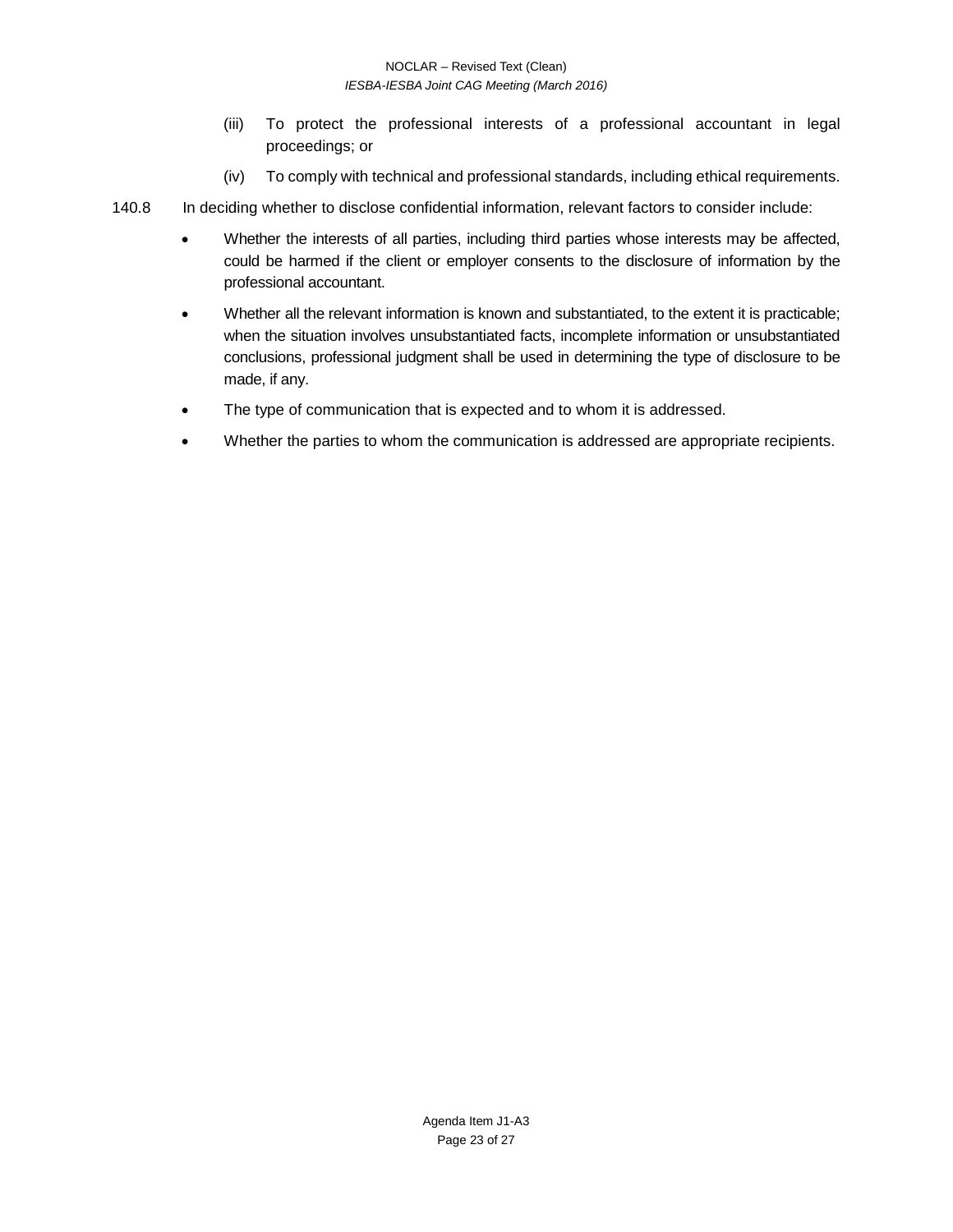# **SECTION 150**

## **Professional Behavior**

- 150.1 The principle of professional behavior imposes an obligation on all professional accountants to comply with relevant laws and regulations and avoid any conduct that the professional accountant knows or should know may discredit the profession. This includes conduct that a reasonable and informed third party, weighing all the specific facts and circumstances available to the professional accountant at that time, would be likely to conclude adversely affects the good reputation of the profession.
- 150.2 In marketing and promoting themselves and their work, professional accountants shall not bring the profession into disrepute. Professional accountants shall be honest and truthful and not:
	- (a) Make exaggerated claims for the services they are able to offer, the qualifications they possess, or experience they have gained; or
	- (b) Make disparaging references or unsubstantiated comparisons to the work of others.

# **SECTION 210**

### **Professional Appointment**

#### *Client Acceptance and Continuance*

- 210.1 Before accepting a new client relationship, a professional accountant in public practice shall determine whether acceptance would create any threats to compliance with the fundamental principles. Potential threats to integrity or professional behavior may be created from, for example, issues associated with the client (its owners, management or activities) that, if known, could threaten compliance with the fundamental principles. These include, for example, client involvement in illegal activities (such as money laundering), dishonesty, questionable financial reporting practices or other unethical behavior.
- 210.2 A professional accountant in public practice shall evaluate the significance of any threats and apply safeguards when necessary to eliminate them or reduce them to an acceptable level.

Examples of such safeguards include:

- Obtaining knowledge and understanding of the client, its owners, managers and those responsible for its governance and business activities; or
- Securing the client's commitment to address the questionable issues, for example, through improving corporate governance practices or internal controls.
- 210.3 Where it is not possible to reduce the threats to an acceptable level, the professional accountant in public practice shall decline to enter into the client relationship.
- 210.4 Potential threats to compliance with the fundamental principles may have been created after acceptance that would have caused the professional accountant to decline the engagement had that information been available earlier. A professional accountant in public practice shall, therefore, periodically review whether to continue with a recurring client engagement. For example, a threat to compliance with the fundamental principles may be created by a client's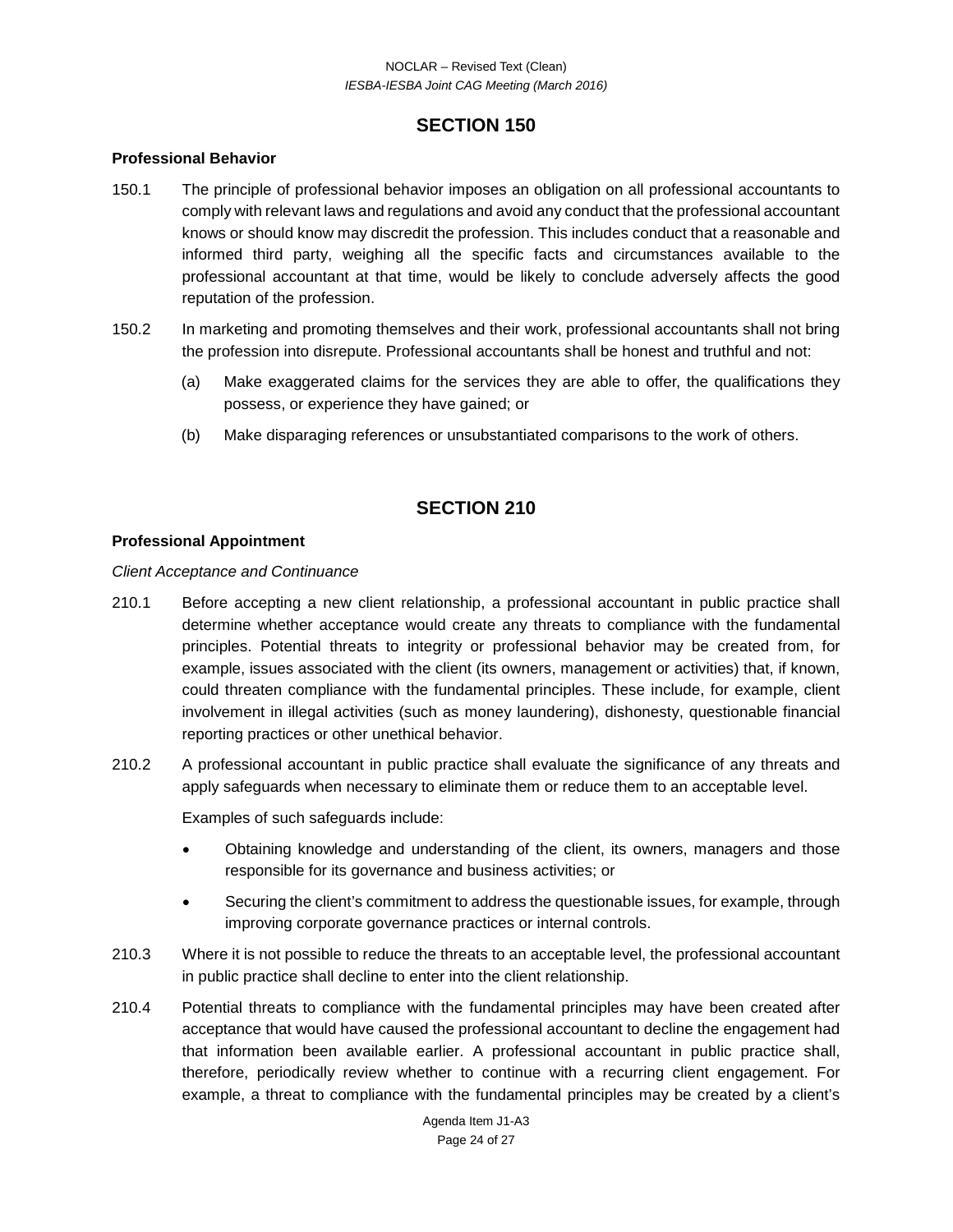unethical behavior such as improper earnings management or balance sheet valuations. If a professional accountant in public practice identifies a threat to compliance with the fundamental principles, the professional accountant shall evaluate the significance of the threats and apply safeguards when necessary to eliminate the threat or reduce it to an acceptable level. Where it is not possible to reduce the threat to an acceptable level, the professional accountant in public practice shall consider terminating the client relationship where termination is not prohibited by law or regulation.

## *Engagement Acceptance*

- 210.5 The fundamental principle of professional competence and due care imposes an obligation on a professional accountant in public practice to provide only those services that the professional accountant in public practice is competent to perform. Before accepting a specific client engagement, a professional accountant in public practice shall determine whether acceptance would create any threats to compliance with the fundamental principles. For example, a selfinterest threat to professional competence and due care is created if the engagement team does not possess, or cannot acquire, the competencies necessary to properly carry out the engagement.
- 210.6 A professional accountant in public practice shall evaluate the significance of threats and apply safeguards, when necessary, to eliminate them or reduce them to an acceptable level. Examples of such safeguards include:
	- Acquiring an appropriate understanding of the nature of the client's business, the complexity of its operations, the specific requirements of the engagement and the purpose, nature and scope of the work to be performed.
	- Acquiring knowledge of relevant industries or subject matters.
	- Possessing or obtaining experience with relevant regulatory or reporting requirements.
	- Assigning sufficient staff with the necessary competencies.
	- Using experts where necessary.
	- Agreeing on a realistic time frame for the performance of the engagement.
	- Complying with quality control policies and procedures designed to provide reasonable assurance that specific engagements are accepted only when they can be performed competently.
- 210.7 When a professional accountant in public practice intends to rely on the advice or work of an expert, the professional accountant in public practice shall determine whether such reliance is warranted. Factors to consider include: reputation, expertise, resources available and applicable professional and ethical standards. Such information may be gained from prior association with the expert or from consulting others.

## *Changes in a Professional Appointment*

210.8 A professional accountant in public practice who is asked to replace another professional accountant in public practice, or who is considering tendering for an engagement currently held by another professional accountant in public practice, shall determine whether there are any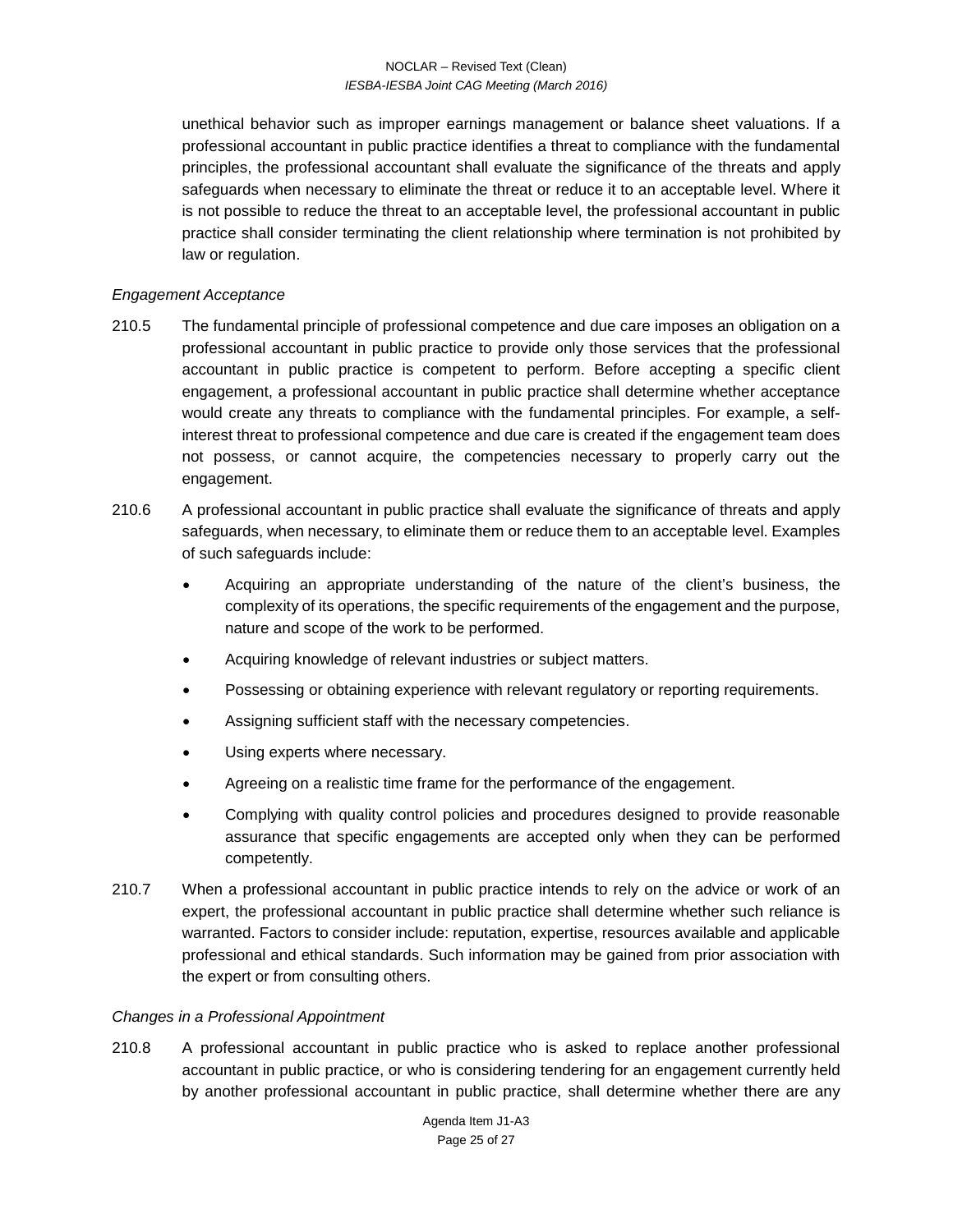reasons, professional or otherwise, for not accepting the engagement, such as circumstances that create threats to compliance with the fundamental principles that cannot be eliminated or reduced to an acceptable level by the application of safeguards. For example, there may be a threat to professional competence and due care if a professional accountant in public practice accepts the engagement before knowing all the pertinent facts.

- 210.9 A professional accountant in public practice shall evaluate the significance of any threats. Safeguards shall be applied when necessary to eliminate any threats or reduce them to an acceptable level. Examples of such safeguards include:
	- When replying to requests to submit tenders, stating in the tender that, before accepting the engagement, contact with the existing accountant will be requested so that inquiries may be made as to whether there are any professional or other reasons why the appointment should not be accepted;
	- Asking the existing accountant to provide known information on any facts or circumstances that, in the existing accountant's opinion, the proposed accountant needs to be aware of before deciding whether to accept the engagement. For example, the apparent reasons for the change in appointment may not fully reflect the facts and may indicate disagreements with the existing accountant that may influence the decision to accept the appointment; or
	- Obtaining necessary information from other sources.
- 210.10 When the threats cannot be eliminated or reduced to an acceptable level through the application of safeguards, a professional accountant in public practice shall, unless there is satisfaction as to necessary facts by other means, decline the engagement.
- 210.11 An existing accountant is bound by confidentiality. Whether that professional accountant is permitted or required to discuss the affairs of a client with a proposed accountant will depend on the nature of the engagement and on:
	- (a) Whether the client's permission to do so has been obtained; or
	- (b) The legal or ethical requirements relating to such communications and disclosure, which may vary by jurisdiction.

Circumstances where the professional accountant is or may be required to disclose confidential information or where such disclosure may otherwise be appropriate are set out in Section 140 of Part A of this Code.

- 210.12 A professional accountant in public practice will generally need to obtain the client's permission, preferably in writing, to initiate discussion with an existing accountant. Once that permission is obtained, the existing accountant shall comply with relevant legal and other regulations governing such requests. Where the existing accountant provides information, it shall be provided honestly and unambiguously. If the proposed accountant is unable to communicate with the existing accountant, the proposed accountant shall take reasonable steps to obtain information about any possible threats by other means, such as through inquiries of third parties or background investigations of senior management or those charged with governance of the client.
- 210.13 In the case of an audit of financial statements, a professional accountant shall request the existing accountant to provide known information regarding any facts or other information that, in the